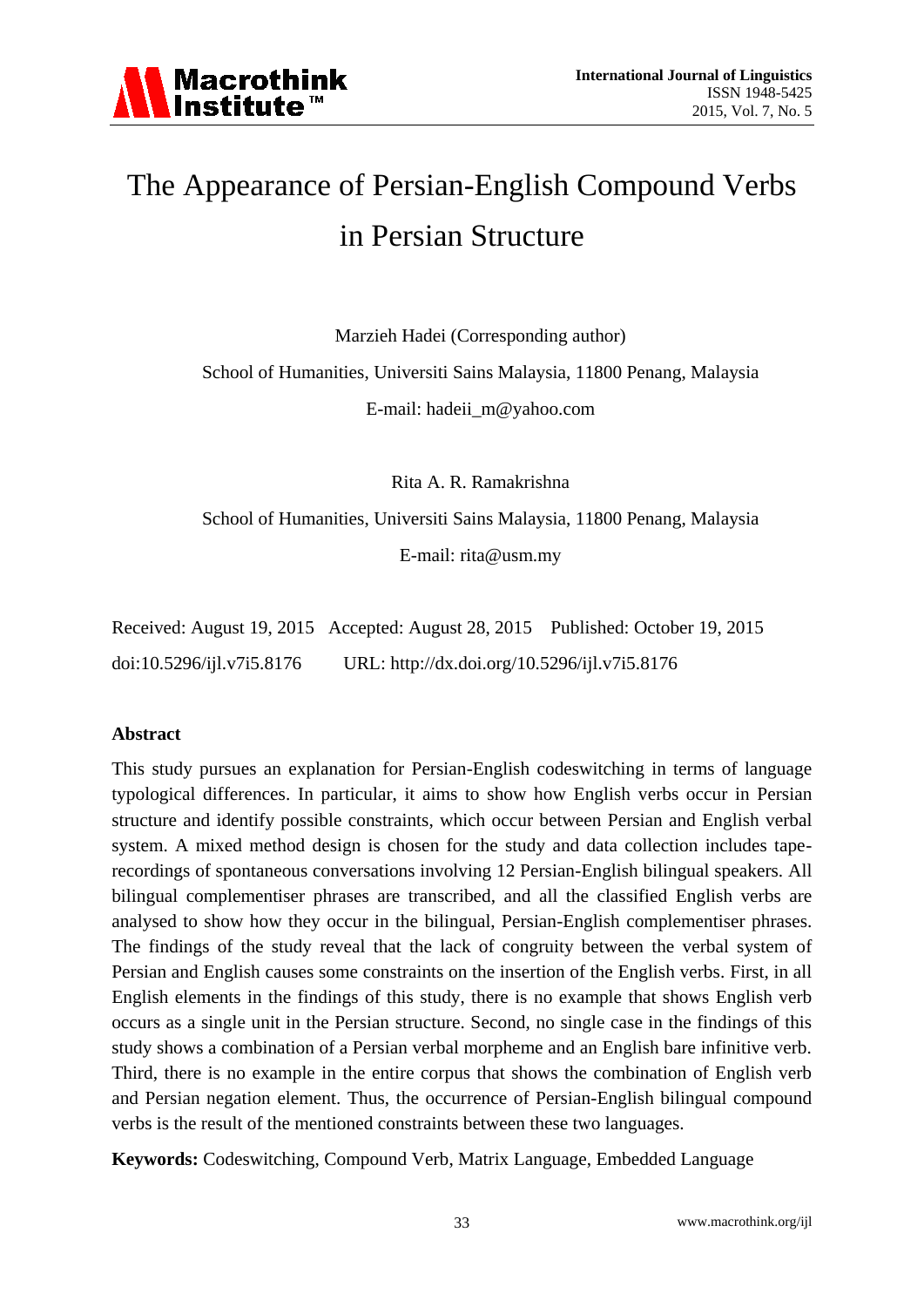

#### **1. Introduction**

This study pursues an explanation for Persian-English codeswitching in terms of language typological differences. Gumperz (1982, p. 59) defined codeswitching "as the juxtaposition within the same speech exchange of passages of speech belonging to two different grammatical systems or subsystems". The main objective of this study is to identify how English verbs occur in Persian-English bilingual speech while these two languages are typologically different.

#### *1.1 Bilingualism*

Bilingualism or multilingualism is the usual consequence of language contact. According to Wei (2000), language contact means talking about different people with different languages that comes into contact with one another. There are various definitions of bilingualism in the literature. For example, Bloomfield (1933) stated that a bilingual speaker should have nativelike control over both languages. On the other hand, Haugen (1953) pointed out that the speakers who are able to make complete meaningful utterances in both languages are bilingual. Myers-Scotton (2006, p. 44) defined the term of bilingualism "as the ability to use two or more languages sufficiently to carry on a limited casual conversation".

#### *1.2 Codeswitching*

Bilingual interaction is a crucial aspect of language learning and acts as a tool for cultural exchange between interlocutors. Usually, a bilingual conversation is full of language strategies that increase meaning. One of these language strategies is the use of codeswitching. According to Gal (1988, p. 247) "codeswitching is a conversational strategy used to establish , cross, or destroy group boundaries; to create, evoke or change interpersonal relations with their rights and obligations". Researches in codeswitching (hereafter CS) have been carried out by researchers from a vast range of principles with various perspectives and approaches. These studies have been conducted mostly on two different approaches: sociolinguistics and linguistics. The sociolinguistic approach of CS generally analyses this phenomenon in terms of motivation and meaning. Olmedo-Williams (1983) pointed out that some variables such as participants, setting and topic of conversation may influence the speakers to code switch. Other scholars (e.g. McClure, 2001; Zentella, 1982; Poplack, 1978) proposed that language preference, social identity, language proficiency, and participants' role can also be influential in a CS situation. On the other hand, the linguistic approach of CS tests the grammatical principles that govern bilingual speech. The grammatical and syntactic investigation of CS phenomenon is driven by the idea that there are some structural constraints on its production and a huge number of hypotheses have occurred in the literature formulating these constraints by different scholars (e.g. Poplack, 1981; Bentahila & Davies, 1983; Woolford, 1983; DiSciullo, Muysken & Singh, 1986; Belazi, Rubin &Toribio, 1994; Mahootian, 1993; Joshi, 1985; Myers-Scotton, 1993).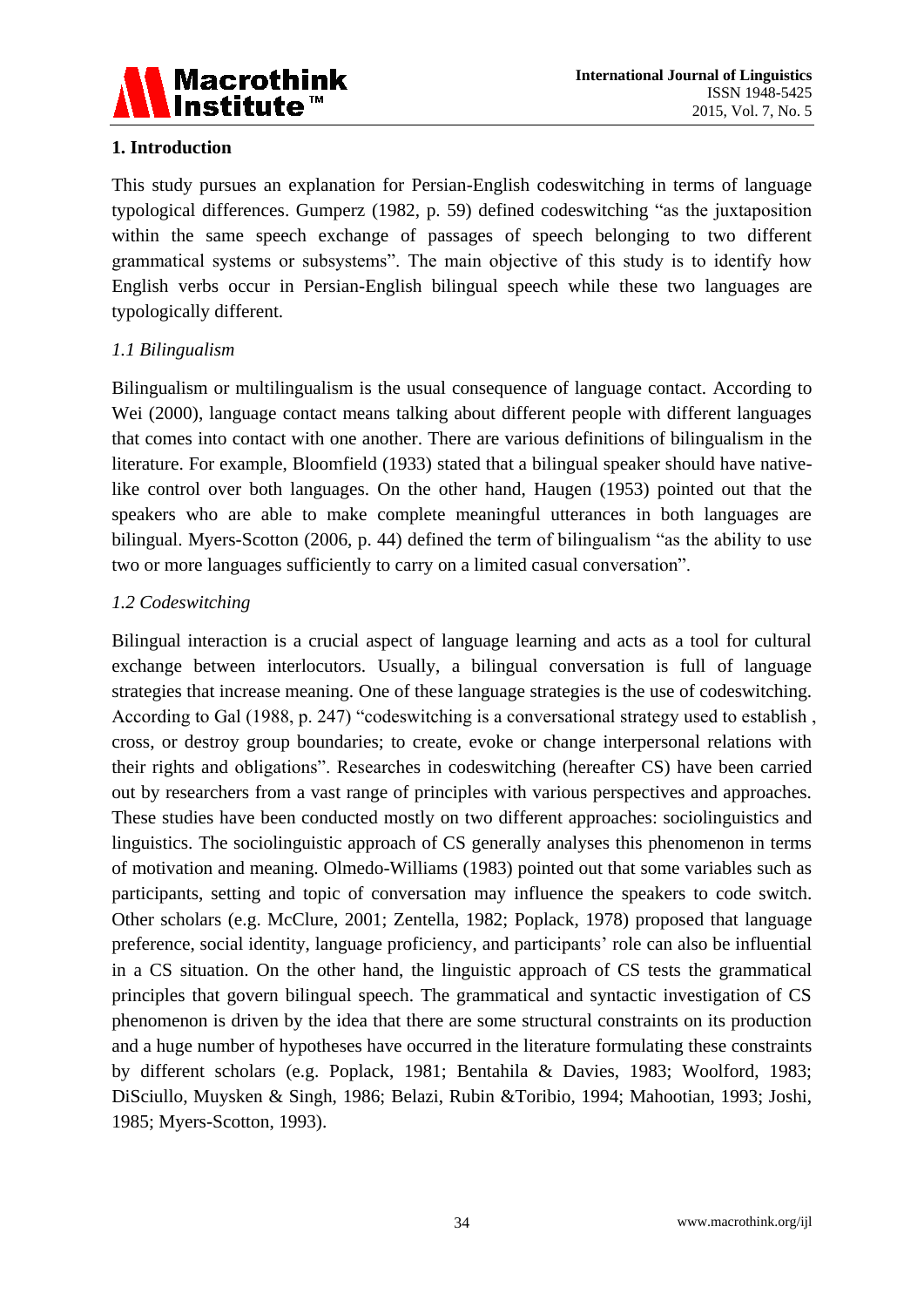

#### *1.3 Types of Codeswitching*

Poplack (1980) identified three types of CS: intersentential switching, intrasentential switching, and tag switching. Intersentential switching occurs at a sentence level, where each sentence is from a different language. whereas intrasentential switching occurs within a sentence and is considered as a complex form of switching. Tag switching is defined as the insertion of a tag phrase such as *I mean* and *you know* from one language into the sentence of another language (Poplack, 1980). Myers-Scotton (2006) divided CS into inter-sentential switching and intra-sentential switching. Inter-sentential switching is explained as full sentences of two languages while intra-sentential switching is referred to as intra-clause switching. She found that the phenomenon of CS can be between two clauses or complementiser phrases (hereafter CP) in the same sentence. In contrast to Poplack's idea (1980), Myers-Scotton (2002) stated that extra-sentential or tag switchings are certainly monolingual CPs that contain a number of null elements and they cannot be considered as a type of CS.

The present study explores the appearance of the English verbs as an intra-sentential switching within bilingual CPs. In fact, verbs play a crucial role in the literature of CS and there is not much study between Persian and English as two typological dissimilar languages that focuses on the verbal system.

#### **2. Persian Verbal System**

Persian, in contrast with English, is a verb final language. Persian verbs are inflected for mood, number, person, tense, and aspect. Windfuhr (1979) believed that in Persian, verb system is the most distinguishing feature related to aspect forms. The aspect/tense forms in Persian can be derived from either past stem or present stem.

#### *2.1 Imperfective Prefix mi*

1

Imperfective aspect in Persian is illustrated in verbs using the prefix *mi* that occur with the past stem and personal ending suffixes. Mahootian (1997) pointed out that the prefix –*mi* is used with the present stem to indicate habitual action in the present. Example (1) presents the use of the prefix *mi* in the present form of the verb while Example (2) shows the prefix *mi* that is attached to the past stem *kard* and forms the past tense of the verb.

| $(1)$ Alăn | dăr-am       | dars   | $mi$ -xun-am <sup>1</sup> |
|------------|--------------|--------|---------------------------|
| now        | have- $1$ sg | lesson | $IMPF-study-1Sg$          |

<sup>&</sup>lt;sup>1</sup> The following abbreviations are used as the glosses of codeswitching examples:  $1,2,3Sg = 1,2,3$  person singular, 1.2.3 PL= 1,2,3 person plural, CL= classifier (-*tâ*), CliticPro= pronominal clitics, COMPR=comparative (*tar*), DEF=definite marker (*-e*), DES=descriptive (-*i*), Ez= *ezǎfe*particle*,* IMPF=imperfective prefix (*mi*), Indef= indefinite marker (*-i*), NEG= negation element, PL= plural marker, RFL= reflexive pronoun, SUPR= superlative (*tarin*), Subj= subjunctive prefix, PSPT= past participle suffix (*-e*).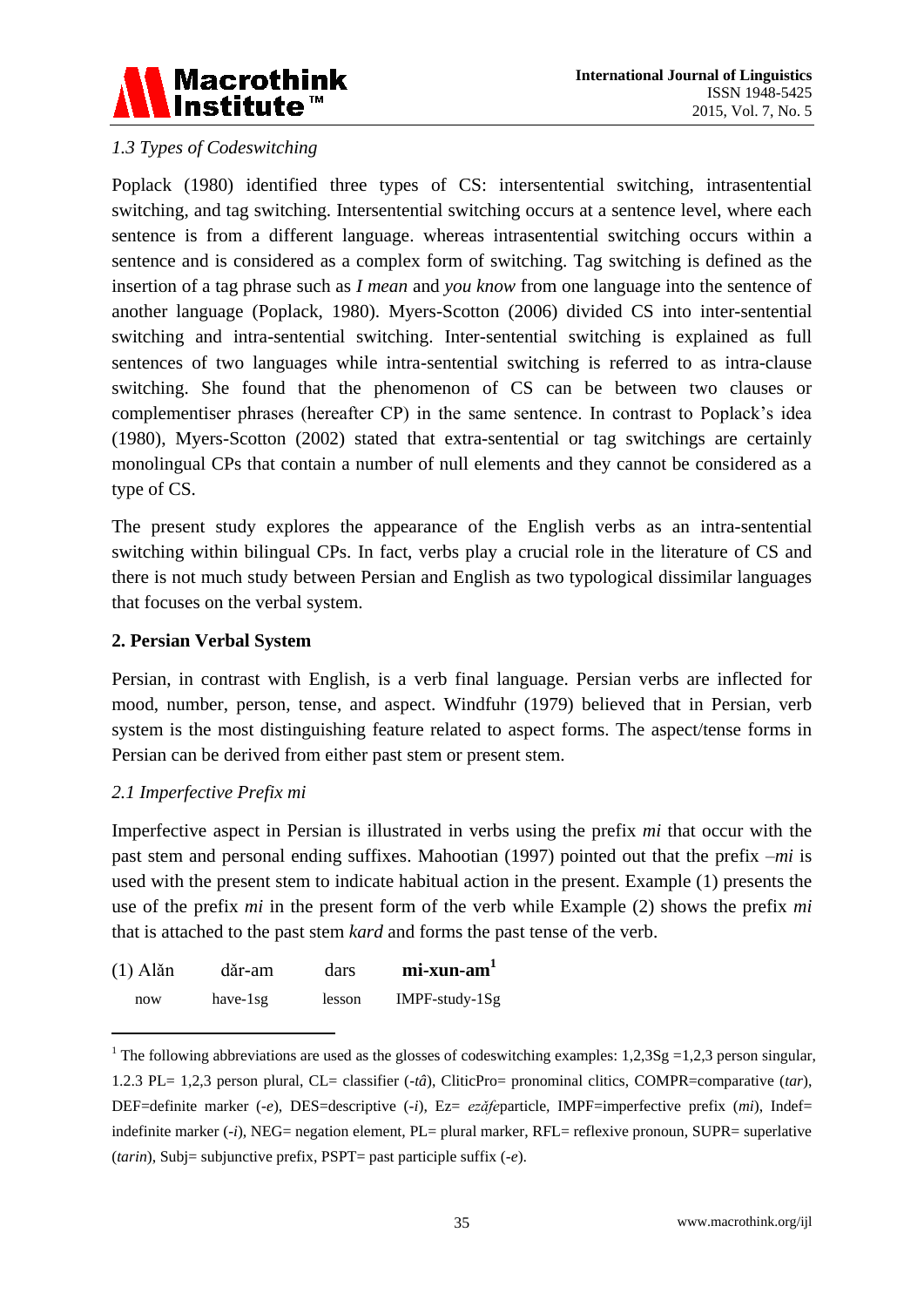

'(I) am studying right now'

(2) Dirooz kǎr **mi-kard-am**

yesterday work IMPF-did-1Sg

'(I) was working yesterday'

#### *2.2 Subjective Marker*

The present and the perfect are the only two types of subjunctives in the Persian language. The present form is marked by the prefix *be-* such as *be-xor-am* (that I eat), while the perfect form is marked with the prefix *bǎš* (be). In addition, the prefix *bǎš* can be used both as a subjunctive and an imperative (Naseh, 2002). In Example (3), the prefix *bǎš* is suffixed by the personal suffix *am* and acts as a subjunctive while in Example (4), it occurs on its own and is used as an imperative verb.

| $(3)$ Fekr  | mi-kon-am                          | xord-e   | băš-am     |
|-------------|------------------------------------|----------|------------|
| think       | $IMPF-do-1Sg$                      | ate-PSPT | $Subi-1Sg$ |
|             | (I) think (that) I may have eaten' |          |            |
| $(4)$ Aroom | băš                                |          |            |
| calm        | be                                 |          |            |
| 'Be calm'   |                                    |          |            |

In fact, the present form of the prefix *baš* is limited to the formal form of language as shown in Example (5) below.

(5) Xaste mi-**bǎš**-am tired IMPF-Subj-1Sg '(I) am tired'

One of the typological characteristics of the Persian language is that the verbs must agree with their subjects in person and number. In Persian, when the subject noun phrase is prodropped, it must be coded on the verb through the personal ending suffixes. One of the most important exceptions to this subject-verb agreement is that inanimate plural subjects can take a singular verb (Mahootian, 1997). In Example (6) the infinitive verb *raftan* (to go) is prefixed with the imperfective prefix *mi* and is suffixed with the third person singular suffix – *e.* It should be noted here that the personal suffix  $-e$  agrees with the subject pronoun *un* (he/she).

(6) Un bǎ man mi-r-e

she/he with me IMPF-go-3Sg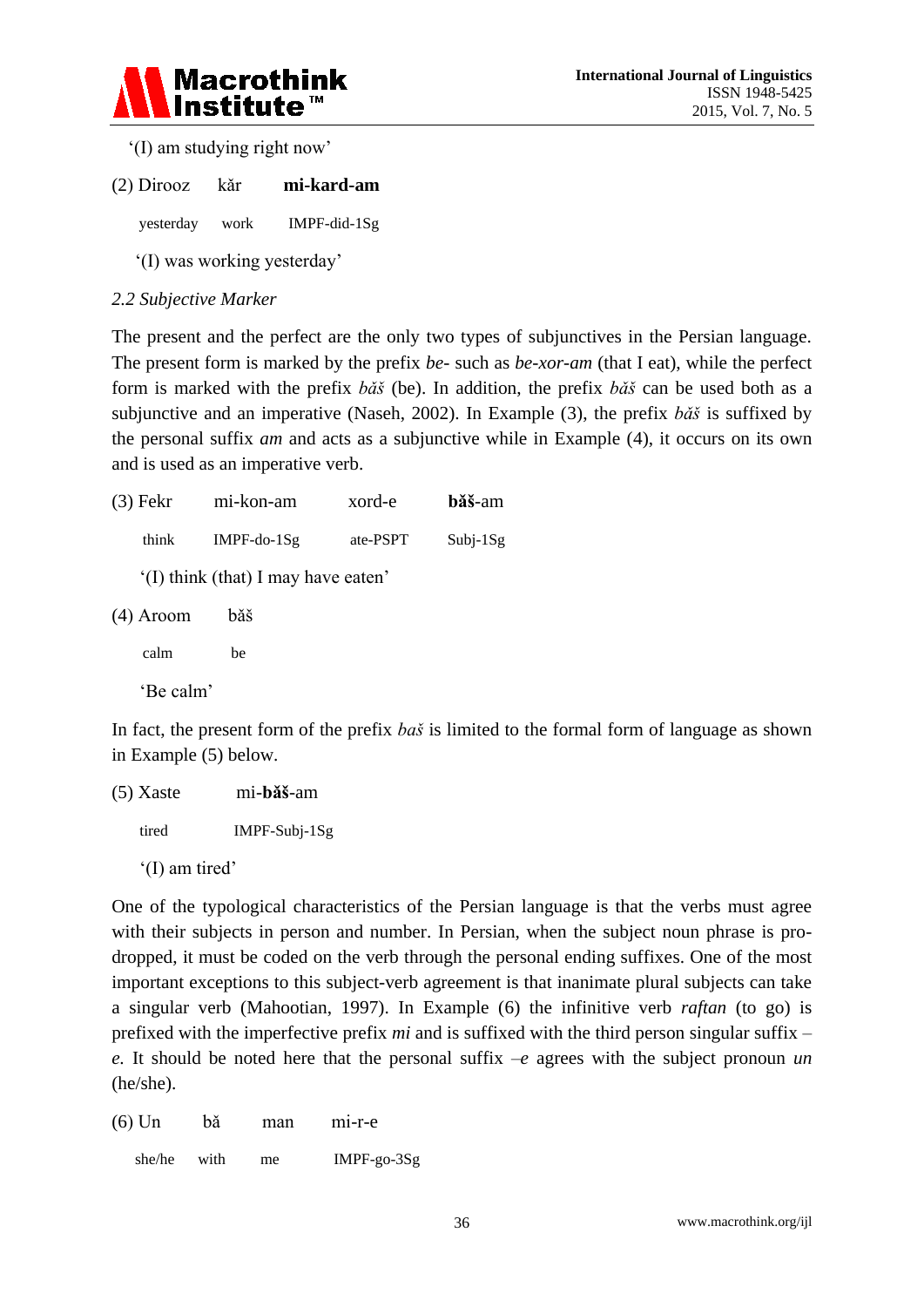

#### '(She/He) will go with me'

In Example  $(7)$ , the subject is null and it can be coded by the first singular personal suffix – *am* that is attached to the verb *raft.*

(7) Raft -**am** went -1Sg 'I went'

#### *2.3 Personal Ending Suffix*

The present, past, and perfect endings of singular forms of Persian verbs are *–am, -i,-ad, -am, –i,* and *e-am ,e -i* , *e-ast* respectively. In contrast, the present, past, and perfect endings of plural form of Persian verbs include *–im, –id, e-and* and *e-im, e-id, e-and.*

| <b>Verb Stem</b> |                         | <b>Singular endings</b> |                           |  | <b>Plural endings</b> |                          |  |
|------------------|-------------------------|-------------------------|---------------------------|--|-----------------------|--------------------------|--|
| Present          |                         |                         | $-am$ $-i$ $-ad$          |  |                       | $-im -id$ $e$ -and       |  |
| Past             |                         |                         | $-am$ $-i$ $-\varnothing$ |  |                       | $-im - id$ $e$ -and      |  |
| Perfect          | $e$ -am $e$ -i $e$ -ast |                         |                           |  |                       | $e$ -im $e$ -id $e$ -and |  |

#### **3. Persian Compound Verbs**

Persian compound verbs have been studied by different researchers either Iranian or non-Iranian around the world such as Windfuhr (1979), Rubinchik (1971), Samiian (1983), and Mohammad and Karimi (1992). In this study the term 'compound verb' or 'compound construction' is used interchangeably and compound verb refers to "a verb whose morphological structure is not simple but consists of a non-verbal constituent, such as a noun, adjective, past participle, prepositional phrase, or adverb, and a verbal constituent" (Dabir-Moghaddam, 1997, p. 25). A study of Persian verbs by Sadeghi (1993) report ed that in today's spoken and written Persian, the maximum number of simple verbs is 115. This shows that there is a productive form of verb compounding in the Persian language. Lambton (1953) also defined compound verbs as a noun, an adjective, an adverb, or a prepositional phrase that combines with a simple verb. In other words, a compound verb in Persian consists of a lexical item such as an adjective, an adverb, a preposition, a particle or a noun plus an auxiliary verb. In addition, the non-verbal element in Persian compound verbs has the semantic content whereas the auxiliary verbs (e.g. *kardan* 'to do', *šodan* 'to become', *dâštan* 'to have' etc.) indicate only verbal inflection (Dabir-Moghaddam, 1997). Example (8) shows that the noun *kǎr* with the auxiliary *kardan* resulted in the Persian compound verb.

#### (8) **Noun + auxiliary**

Kar+kardan (lit. work to do) 'to work'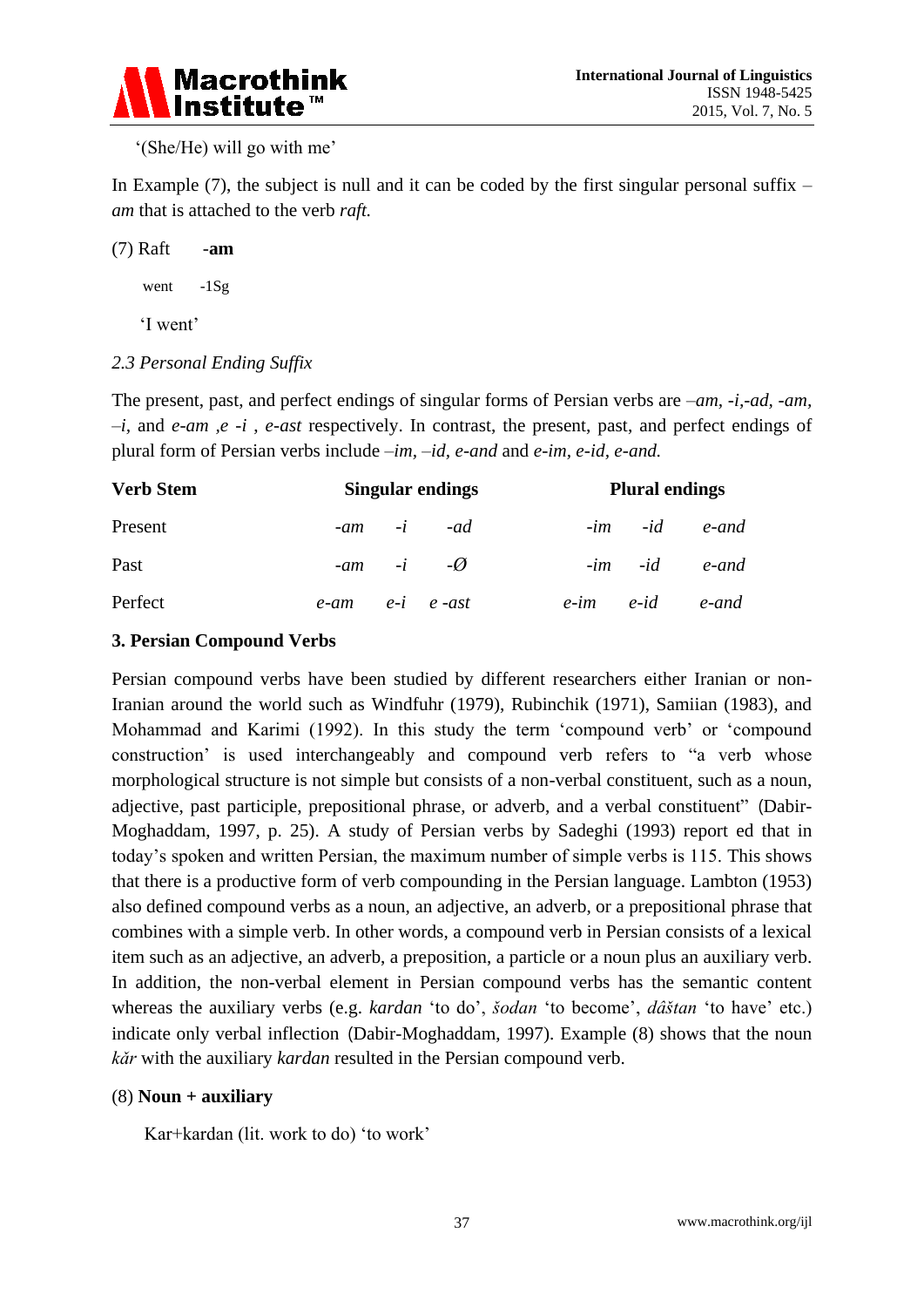# **Macrothink Institute**

In Example (9), the compound verb is formed by the auxiliary *kardan* and the adjective *xǎmuš* while Example (10) illustrates how the Persian auxiliary *dǎdan* and the prepositional phrase *az dast* are combined to form the compound verb.

#### (9) **Adj + auxiliary**

xamuš+ kadran (lit. off to do) 'to turn off'

#### (10) **prepositional phrase + auxiliary**

az dast+dadan (lit. from-hand-give) 'to lose'

In Example (11), the compound noun is formed by the adverb *pas* and the auxiliary *dǎdan.*

#### (11) **Adv+auxiliary**

Pas+dǎdan (lit. back to give) 'to return'

#### *3.1 Bilingual Compound Verb*

Bilingual verb compounding in Persian is so productive and it dates back to the seventh century when Persian nominals in compound verbs were replaced by the borrowed nominals from Arabic (Dabir-Moghaddam, 1997). Some of these Arabic-Persian bilingual compounds verbs are as illustrated in Examples (12) and (13).

(12) maqloob kardan (lit. 'defeated-do') to defeat

(13) qǎrat kardan (lit. 'plunder-do') to plunder

In Examples (12) and (13), the nominal counterparts *maqloob* and *qǎrat* are Arabic adjective and noun respectively that with the Persian auxiliary *kardan* formed the bilingual compound verb.

#### **4. Related Studies Involving Different Language Pairs**

In general, verbs have been studied in different language pairs such as Turkish/Dutch (Backus, 1996), Punjabi/English (Romaine, 1989), and Tamil/English (Sankoff, Poplack & Vanniarajan, 1990). Myers-Scotton (2000) mentioned that when bilingual compound verbs appear, the 'do construction' is the only way to use the bare infinitive of the EL verb in the ML structure. In a study about CS between Dutch-Turkish bilingual speakers, Backus (1996) showed that the Dutch infinitive verbs and the Turkish auxiliary *yap* appear together to make a bilingual compound verb. Nortier (1990) studied CS among Dutch-Moroccan bilingual speakers and found that Dutch infinitive bare form of verbs is usually used in Moroccan-Arabic sentences.

#### **5. Methodology**

This study used an exploratory design for analysing the data. In an exploratory design the qualitative data are collected first and the quantitative data are collected at a later time. The data in the present study were collected and analysed first qualitatively by transcribing the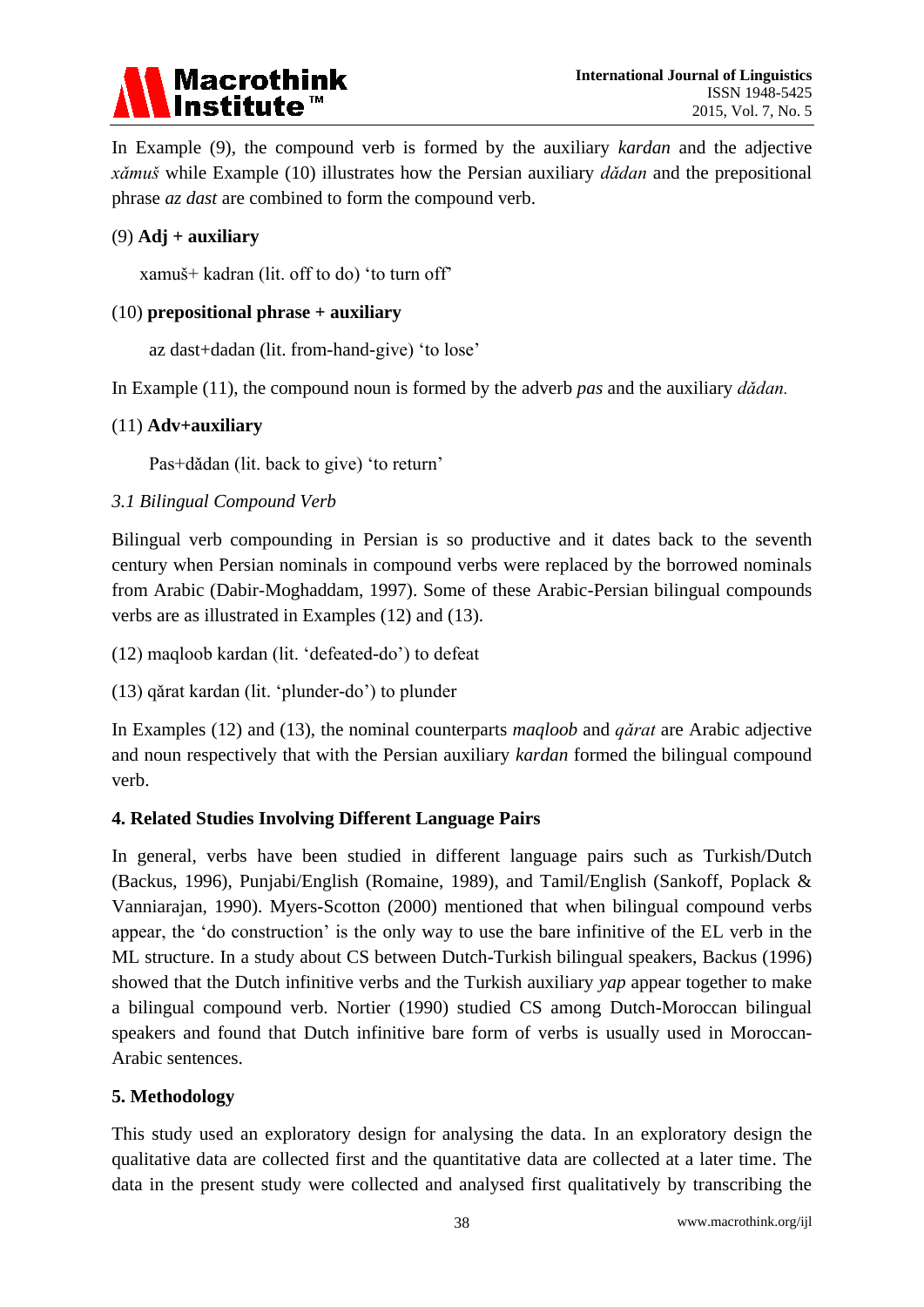

data and then quantitatively by counting the frequency. The research design chosen for the present study is a mixed method one. According to Lodico, Spaulding, and Voegtle (2006), a mixed method research is a combination of quantitative and qualitative data. The CS data for the purpose of this study were collected from 8 hours tape-recordings of spontaneous conversations among 12 Persian-English bilingual speakers in a public university in Malaysia. First, the tape-recorded conversations were transcribed with each conversation ranging between 90 and 120 minutes. Then, each bilingual CP was coded carefully according to the Canonical Trilinear Representation as proposed by Lehmann (2004) in which the L1 text line is matched by two L2 lines, the IMG (Interlinear Morphemic Gloss), and a free translation.

#### **6. Finding and Result**

Overall, there are 215 bilingual verbs found in the data collected. The Table below illustrates these bilingual verbs according to types and frequencies.

| $T$ ype                                     |     | $\%$ |
|---------------------------------------------|-----|------|
| English bare infinitive + Persian auxiliary | 195 | 90%  |
| English noun+ Persian auxiliary             | 14  | 7%   |
| English adjective $+$ Persian auxiliary     |     | 2%   |
| English verb+ particle + Persian auxiliary  |     | 1%   |
| Total                                       | 215 |      |

Table 1. Distribution of English-Persian compound verbs

As shown in the table above, out of a total 215 bilingual compound verbs, 194 (90%) of them are English bare infinitives with Persian auxiliaries. The English nouns and adjectives also occur with Persian auxiliaries in 14 and 5 cases respectively. The findings also revealed that there is only one case where the bare English infinitive occurs with its particle and the Persian auxiliary.

#### *6.1 English Bare Infinitive with Persian Auxiliary*

In the following instances, each formation of the bilingual verbs is in accordance with the compound verb in Persian. However, in Persian structure the verbal element does not occur in the non-verbal position of the compound verb. In Example (14), the English bare infinitive verb *manage* is mixed with the Persian auxiliary *kardan* (to do) and forms the bilingual compound verb. As observed in the example, the infinitive form of auxiliary *kardan* (to do) is prefixed and suffixed by Persian verbal inflections and appears as *bokoni* (see more examples in Appendix 1).

| $(14)$ Barăye in ke | time-et                       |  | ro băyad manage bo-kon-i |                   |
|---------------------|-------------------------------|--|--------------------------|-------------------|
| because             | time-Clitic Pro 3Sg rǎ should |  |                          | $Subi$ -do- $2Sg$ |

'Because (you) should manage your time'

To compare, Example (14) shows that in the left position of the Persian auxiliary *bokoni* is the English infinitive verb *manage*, while in the Persian equivalence the left position element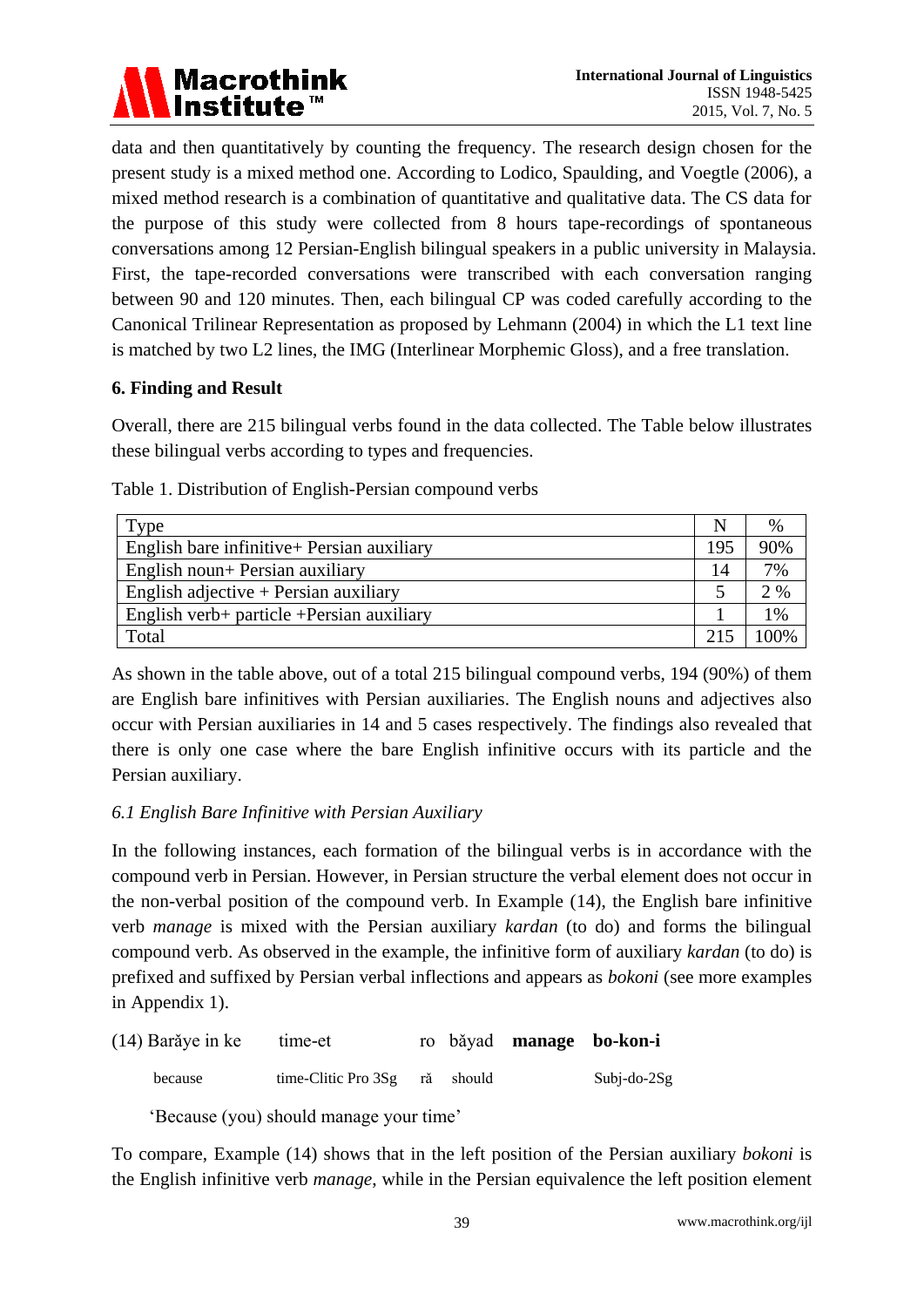

is the noun *modiriat.* Example (15) further illustrates the monolingual equivalence of the Example (14).

| $(15)$ Barăye in ke time-et |                       | r <sub>0</sub> |        | băyad modiriat bo-kon-i |                |
|-----------------------------|-----------------------|----------------|--------|-------------------------|----------------|
| because                     | time-Clitic Pro 3S ră |                | should | manage                  | Subj-do- $2Sg$ |

'Because (you) should manage your time'

As shown in the examples above, the non-verbal element in Example (14) is the English bare infinitive verb *manage* while in the Persian equivalence in Example (15), the non-verbal element is the Persian noun *modiriat.*

In Examples (16), (17), and (18), the non-verbal elements of the bilingual compound verbs are *move, submit*, and *rehearse*. These elements are the examples of the English bare infinitive verbs that are combined with the Persian auxiliary *kardan.* It is important to note that the Persian auxiliary *kardan* (to do) in the following examples appears as *kard, koni* and *mikone* respectively*.*

| $(16)$ Hamoon                   | rooz       | ke       | move     | kard          |
|---------------------------------|------------|----------|----------|---------------|
| that                            | day        | that     |          | did           |
| The day that (he) moved out'    |            |          |          |               |
| $(17)$ March                    | băyad      | submit   |          | kon-i?        |
| March                           | should     |          |          | $do-2Sg$      |
| 'Should (you) submit in March?' |            |          |          |               |
| $(18)$ Show                     | ke<br>ro   | dăr-e    | rehearse | mi-kon-e      |
| show                            | that<br>ră | $is+ing$ |          | $IMPF-do-3Sg$ |

'When (she/he) is rehearsing the show'

The Persian equivalences of bilingual compound verbs in Examples (16), (17), and (18) are *asbǎb keši kard, erae kardi*, and *tamrin mikone* respectively*.* Example (19) shows the monolingual equivalence of the bilingual compound verb *move kard* in the Persian structure.

| $(19)$ Hamoon | rooz | ke   | asbăb keši | kard |
|---------------|------|------|------------|------|
| that          | dav  | that | move       | did  |

'The day that (he) moved'

Example (20) shows that the Persian equivalence of the English bare infinitive *submit* is the noun *erǎe* in the native Persian compound verb.

| $(20)$ March<br>kon-i?<br>băyad<br>erăe |
|-----------------------------------------|
|-----------------------------------------|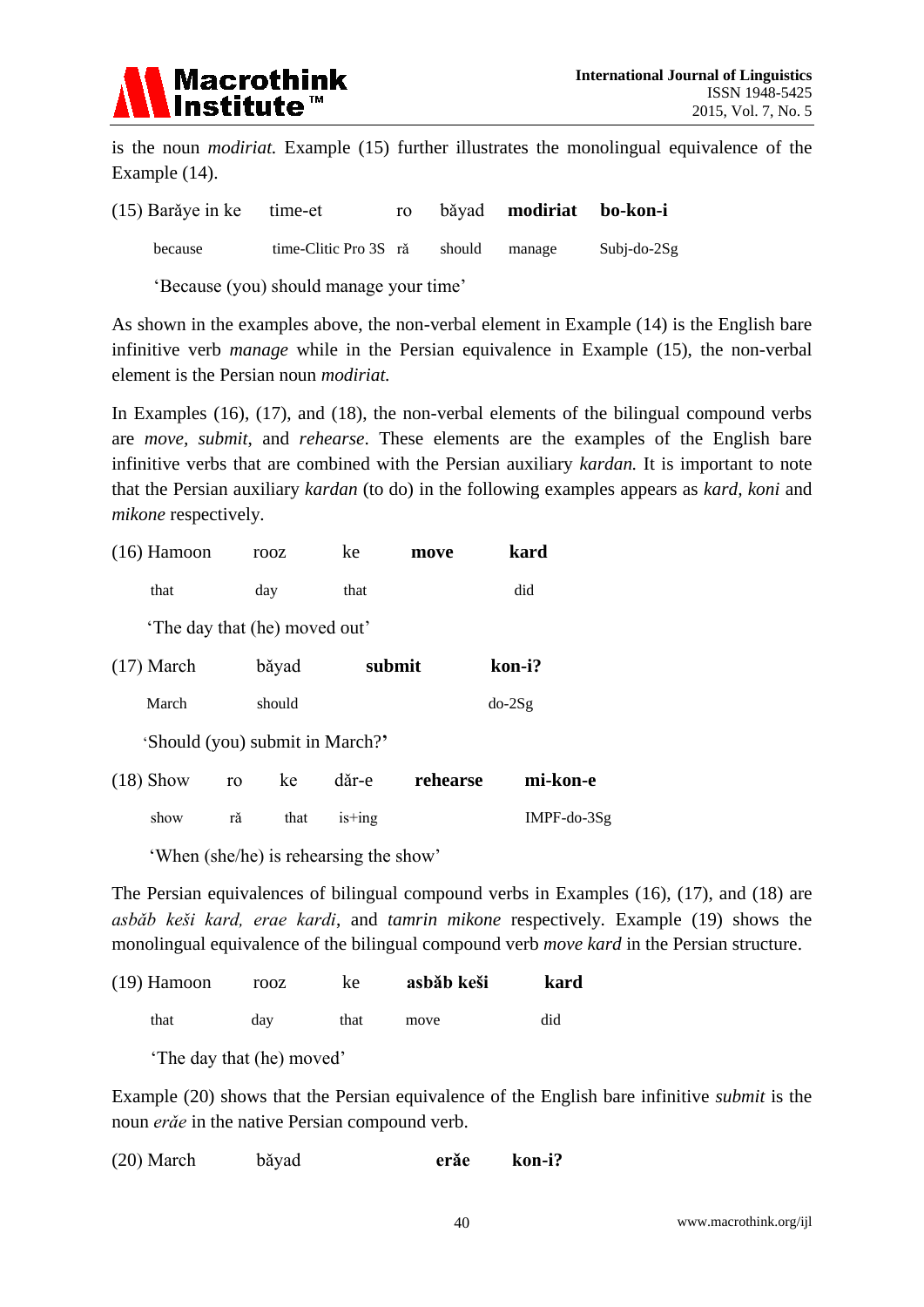

March should submit do -2Sg

'Should (you) submit in March?**'** 

In Example (21) the Persian equivalence of the English bare infinitive *rehearse* is equivalent to the noun *tamrin* in native Persian compound verb.

| $(21)$ Show | ro | ke | dăr-e         | tamrin   | mi-kon-e       |
|-------------|----|----|---------------|----------|----------------|
| show        |    |    | that $is+ing$ | rehearse | IMPF-do- $3Sg$ |

'When (she/he) is rehearsing the show'

Overall, all examples cited in this section show that the non-verbal element of the native Persian compound verbs is in contrast to the non-verbal element of Persian-English bilingual compound verbs. For all bilingual compound verbs, the non-verbal elements are bare infinitive verbs while in the native Persian compounds verbs they are not verbs.

*6.2 English Noun and Adjective with Persian Auxiliary* 

The data of this study show that, there are only 19 examples that contain an English noun or adjective that occurs with the Persian auxiliaries to form bilingual verbs.

|                | (22) Doxtar-hă-ye | kelăs | offended                                                | na-šod-an      |
|----------------|-------------------|-------|---------------------------------------------------------|----------------|
| girl           | -PL-Ez            | class |                                                         | NEG-become-3Pl |
|                |                   |       | The girl's students in the class has not been offended' |                |
| $(23)$ Axarsar |                   | ye    | solution                                                | dǎd            |
| finally        |                   | one   |                                                         | gave           |

'Finally, (she/he) suggested a solution'

In Example (22), the English adjective *offended* occurs with the Persian auxiliary *šodan* and forms the bilingual compound verb *offended našodan* while in Example (23), the English noun *solution* appears as the non-verbal element to Persian auxiliary *dǎdan* and forms the bilingual compound verb *solution dǎd.* As such, the form of bilingual compound verbs in Examples (22) and (23) is similar to the native Persian compound verbs as the non-verbal elements are adjective and noun respectively (refer to Appendices 2 and 3 for more examples).

#### *6.3 English Phrasal Verb with Persian Auxiliary*

The findings of this study also reveal that there is only one data in Example (24) that the English bare infinitive *narrow* with its particle *down* is embedded in the Persian structure and with the Persian auxiliary *kardan* forming the bilingual compound verb *narrow down bokoni.* 

(24) Bǎyad **narrow down** bo-kon-i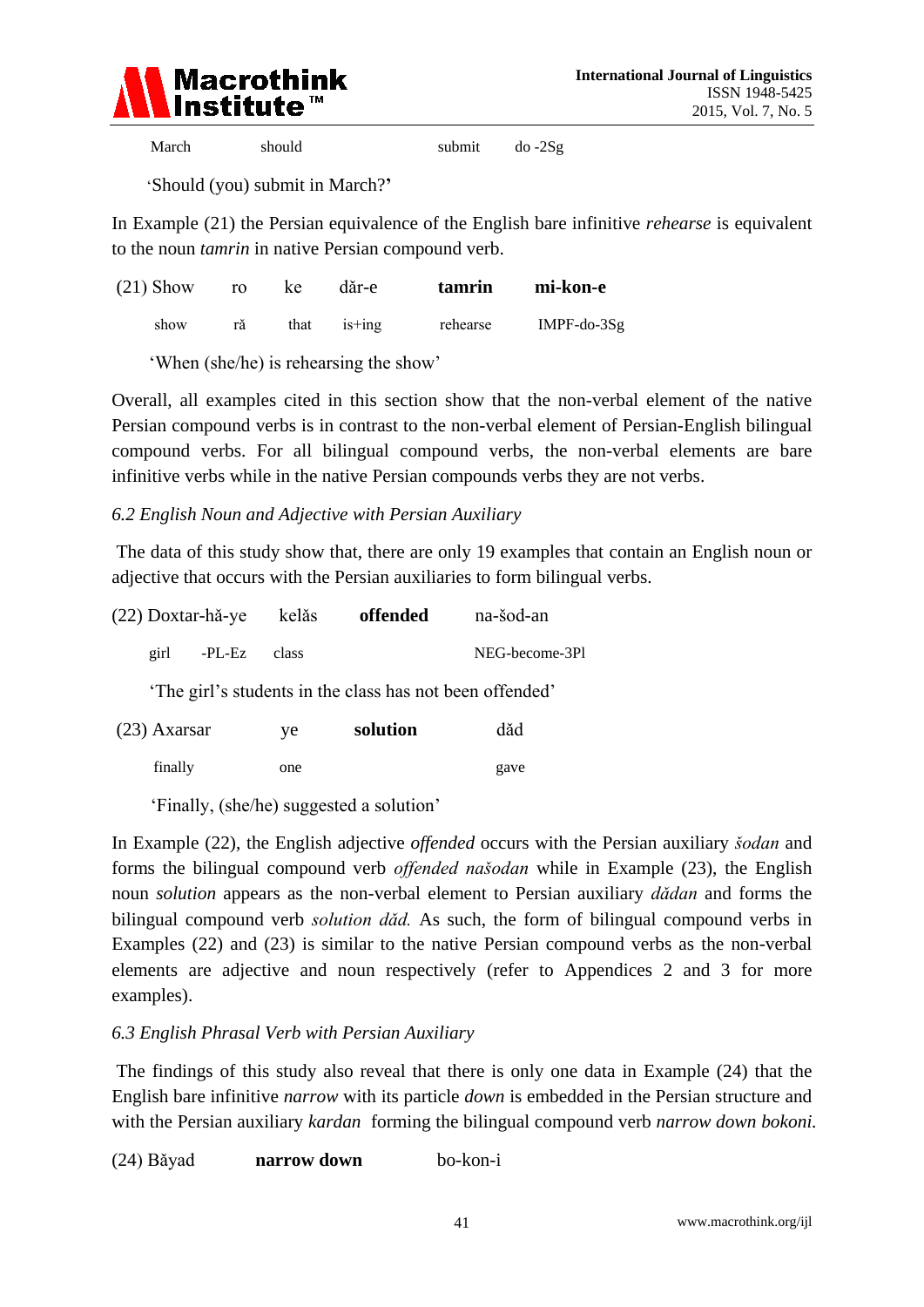

should Subj-do-2Sg

'(You) should narrow down'

### *6.4 English Elements with Different Persian Auxiliaries*

Table 2 outlines the data involving different kinds of Persian auxiliaries that are combined with English elements to form the Persian-English bilingual compound verbs.

Table 2. Distribution of English Elements with Persian Auxiliaries

| Type                                         | N   | %       |
|----------------------------------------------|-----|---------|
| English element + Persian Auxiliary kardan   | 169 | 79%     |
| English element + Persian Auxiliary šodan    | 24  | 11%     |
| English element + Persian Auxiliary dădan    | 12  | 5%      |
| English element+ Persian Auxiliary dăštan    | 6   | 3%      |
| English element + Persian Auxiliary gereftan |     | 0.5%    |
| English element + Persian Auxiliary zadan    |     | 0.5%    |
| English element + Persian Auxiliary bastan   |     | 0.5%    |
| English element + Persian Auxiliary gozăštan |     | $0.5\%$ |
| Total                                        | 215 | 100%    |

The findings of the study show that the most frequent Persian auxiliary in bilingual compound verbs is the auxiliary *kardan* (to do)*.* From a total number of 215 compound constructions, 169 examples (79%) contain an English element as the non-verbal element and an inflected form of *kardan* (to do) as the verbal part. After the Persian auxiliary *kardan,* the most frequent Persian auxiliary found in the study are *šodan* with 24 examples, *dǎdan* with 12 examples, and *dǎštan* with 6 examples.

Examples (25) and (26) below show the integration of the English elements *update* and *match* with the Persian inflected auxiliaries' *kardan* (to do), and *šodan* (to become).

| $(25)$ Dăr-e         | update                |      | mi-kon-e      |                     |
|----------------------|-----------------------|------|---------------|---------------------|
| $is+ing$             |                       |      | $IMPF-do-3Sg$ |                     |
| $'(It)$ is updating' |                       |      |               |                     |
| $(26)$ Man           | bă                    | 1n   | match         | ne-mi-šod-am        |
| L                    | with                  | this |               | NEG-IMPF-became-1Sg |
|                      | 'I didn't match this' |      |               |                     |

Examples (27) and (28), in contrast, show how the English elements *knowledge* and *order* occur at the leftmost position of the Persian inflected auxiliaries' *dǎštan* (to have) and *dǎdan* (to give).

| (27) Knowledge | na-dăšt-an |
|----------------|------------|
|----------------|------------|

NEG-had-3Pl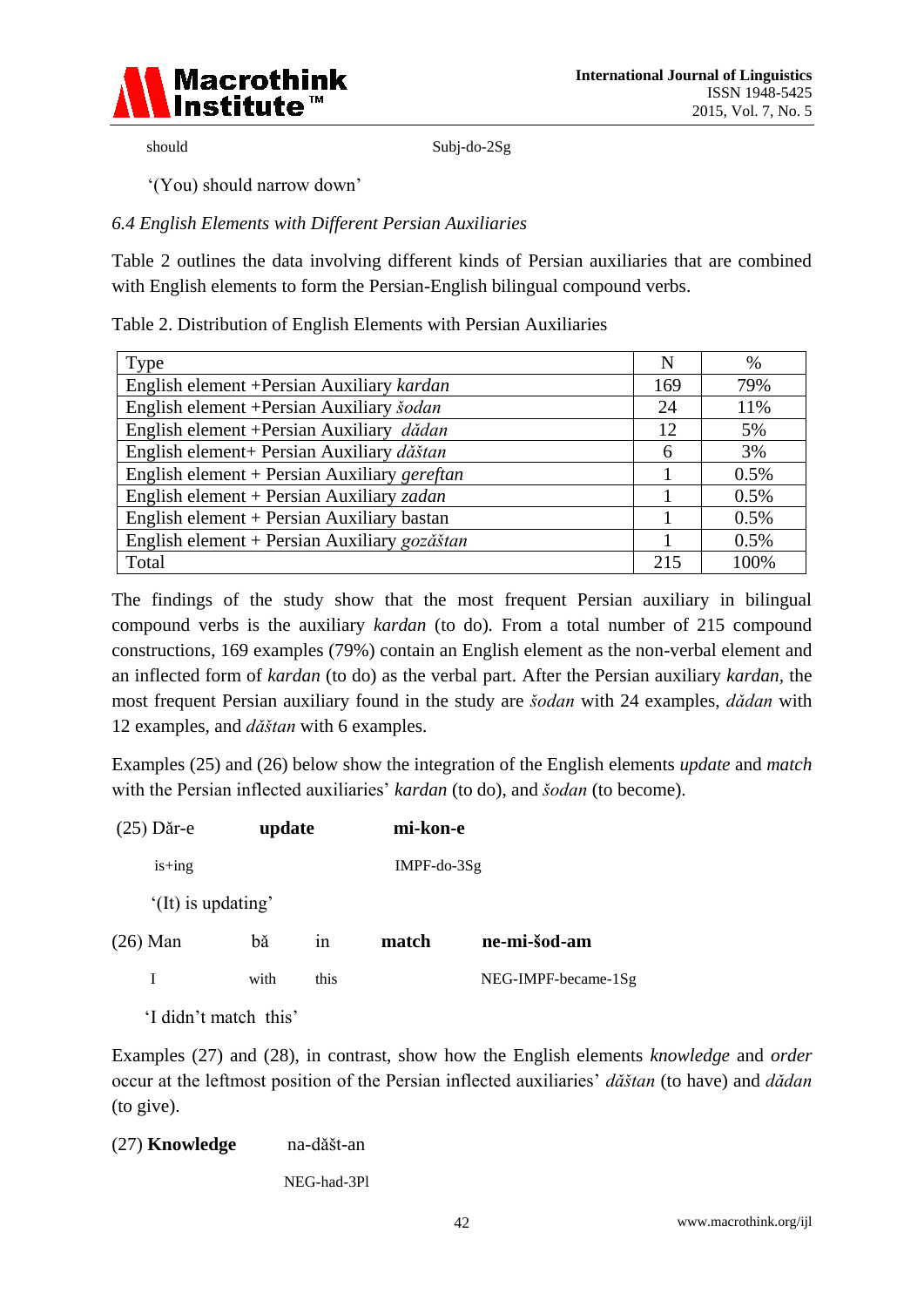

'(They) did not have knowledge'

(28) **Order** be-d-im**?**

Subj-give -1Pl

'Shall (we) order?'

Examples (29) and (30) further exemplify the combination of Persian inflected auxiliaries' *gereftan* (to catch) and *zadan* (to hit) and the English elements *admission* and *text* to form bilingual compound verbs.

| $(29)$ Admission | gereft |
|------------------|--------|
|                  |        |

catch

'(He/She) got admission'

| $(30)$ Šomă | dăr-i             | text | mi-zan-i       |
|-------------|-------------------|------|----------------|
| you         | $is+ing$          |      | $IMPF-hit-2Sg$ |
|             | 'You are texting' |      |                |

In this study, only two examples are recorded as containing the Persian inflected auxiliaries' *bastan* (to close) and *gozǎštan* (to put) with different English elements (see Examples 31 and 32).

```
(31) Contract bast-i?
```
close-2Sg

'Did you make a contract?'

(32) Yǎroo **comment** gozǎšt-e

person put-PSPT

'(He/She) has commented'

#### *6.5 English bare infinitive with Persian Pronominal Clitics in Compounding Construction*

As already noted, there is no example in this study involving English verbs with Persian verbal inflections such as different suffix or prefix for negation, tense or aspect. However, there are 10 examples in the study that show English bare infinitive verbs are suffixed by the Persian pronominal clitics. In these data, the pronominal clitics that are attached to the English verbs act as direct objects.

To illustrate, in Examples (33) and (34), the Persian pronominal clitic –*eš,* as direct object, is attached to the English verbs *mix* and *overgeneralise*.

(33) **Mix-eš** kard-am Englisi va Fǎrsi ro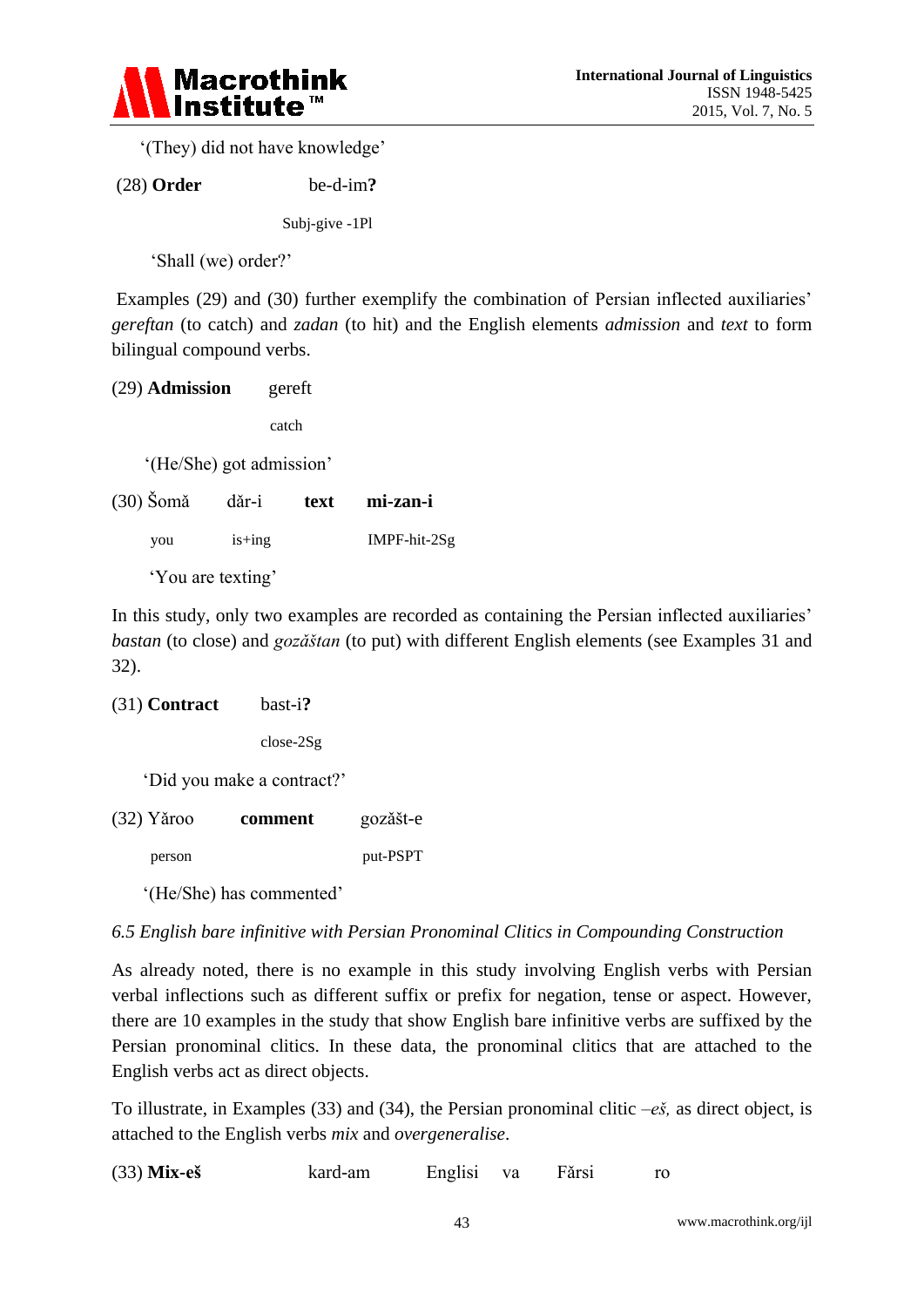

| -clitic pro 3Sg | $did-1sg$ | English and |  | Persian | ră |
|-----------------|-----------|-------------|--|---------|----|
|-----------------|-----------|-------------|--|---------|----|

'(I) mixed English and Persian'

| $(34)$ Overgeneralise $-e\check{\mathbf{s}}$ |                 | ne-mi-kon-am    |  |  |
|----------------------------------------------|-----------------|-----------------|--|--|
|                                              | -Clitic pro 3Sg | NEG-IMPF-do-1Sg |  |  |

'I do not overgeneralise it'

Examples (35) and (36) indicate that the Persian pronominal clitics *am* and *ešun* are attached to the English verbs *motivate* and *inform.*

| (35) Motivate-am        | kard                   |          |  |  |  |  |  |
|-------------------------|------------------------|----------|--|--|--|--|--|
|                         | -Clitic Pro 1Sg<br>did |          |  |  |  |  |  |
| '(She/He) motivated me' |                        |          |  |  |  |  |  |
| $(36)$ Mi-tun-i         | inform-ešun            | kon-i    |  |  |  |  |  |
| $IMPF-can-2Sg$          | -Clitic Pro 3Pl        | $do-2Sg$ |  |  |  |  |  |
|                         |                        |          |  |  |  |  |  |

'(You) can inform them'

#### **7. Discussion and Conclusion**

The findings of this study revealed that some kinds of mixes in the verbal system did not occur at all. First, in all English elements in the findings of this study, there is no example that shows English verb occurring as a single unit in the Persian structure. Second, there is also no single case in the findings of this study shows a combination of a Persian verbal morpheme and an English bare infinitive verb. Third, the study recorded no data involving the combination of English verb and Persian negation element.

As mentioned earlier, English and Persian as two typological dissimilar languages have some differences in their verbal system. One of the morphological characteristics of the Persian verb system is the over inflection of the verb that codes the subject of the sentence. Another feature of the Persian verb system is the aspect that is illustrated by the Persian imperfective prefix *mi.* In fact, the English verbal system is free from these Persian verbal system features. Therefore, the functional categories of aspect and subject-verb agreement are two typological differences between Persian and English verbal systems that restrict the possibility of different switches.

According to Ouhalla (1991), inflectional morphemes play a crucial role in CS process. He stated that some functional categories such as tense, agreement, and negation play an important role in determining grammatical processes.

Example (37) illustrates the incongruity between Persian and English verbal markers. In this example, a Persian verb stem is suffixed with the English verb inflection –*s.* However, this kind of switching was not found in the present study. According to Myers-Scotton (1993),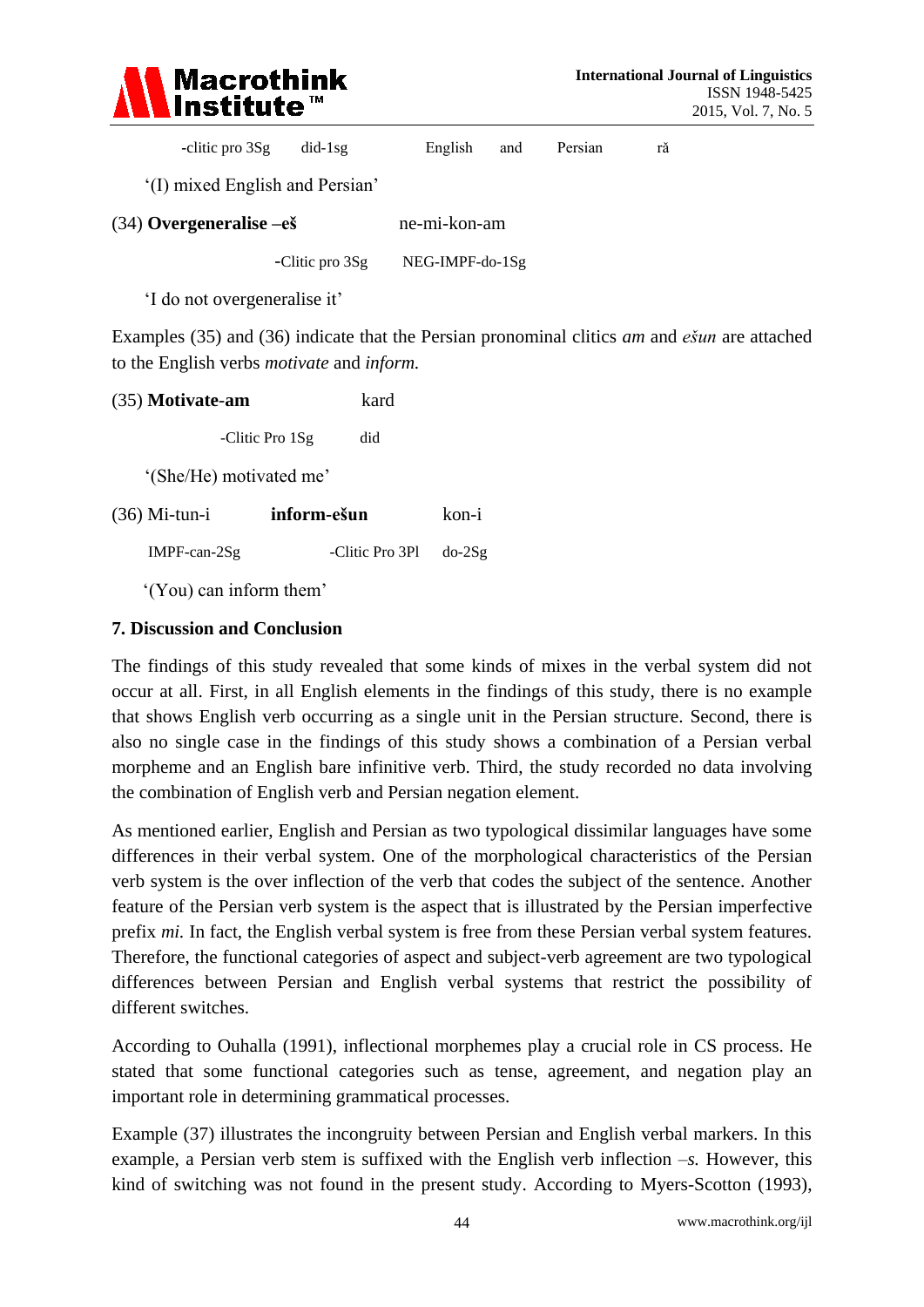

inflectional elements are outsider system morphemes and they should only come from ML (Persian). Therefore, Example (37) is provided in this section only for clarifying the distinction between Persian and English verbal inflections.

(37) \* ( mǎ) xor-*s*

( we) eat-(3Sg present) 'We eat'

It should be noted that in Example (38) the verb stem *xor* (to eat) is suffixed by the Persian Imperfective suffix *mi* in the Persian equivalence that represents the imperfect aspect*.* In the Persian verb system, verbs would also be inflected for person and number and they should be in agreement with their subject. In Example (37) above, the English verb stem is inflected neither for subject-verb agreement nor for aspect features. Tense is the only feature that is illustrated in the example above through the English inflectional morpheme *–s* which is not in agreement with the Persian subject. It is important to mention that Persian language is a prodrop language and in the absence of subject, the subject-verb agreement morpheme on the verb codes the subject's identity. Because English is not a pro-drop language, the English inflection *-s* on the Persian verb *xor* cannot express the Persian subject's identity.

The Persian equivalence for Example (37) is illustrated in Example (38) below.

| $(38)$ (mǎ)           |      | mi-xor-im            |
|-----------------------|------|----------------------|
| $($ we)               | eat' |                      |
| 'We eat'              |      |                      |
| $\left($ Mă $\right)$ |      | mi-eat- im]          |
| (We)                  |      | <b>IMPF-eat-1 Pl</b> |
| ['We eat']            |      |                      |

The example *Mǎ mixor*im above is a reverse to the bilingual example Mǎ *mieatim* that shown in the parenthesis. In the bilingual example *mieatim,* the English verb stem *eat* is affixed by the Persian inflections *mi* and *im*. According to Myers-Scotton (1993, 2002), the system morphemes should come from ML and all content morphemes (e.g. verb) can appear with ML markers.

Interestingly, the example *Mǎ mi-eat-im*(We eat) above shows no violation to the ML frame but in the data collected there is no example that shows an English verb stem inflected by the Persian verbal inflections. In the present data, no switching taking place between English verb stems and Persian negation. In Persian, negation element is always initial while in English, it comes after the 'to be verbs' and before the main verbs. There was no single example in the current data that showed the English verbs be affixed with Persian negation.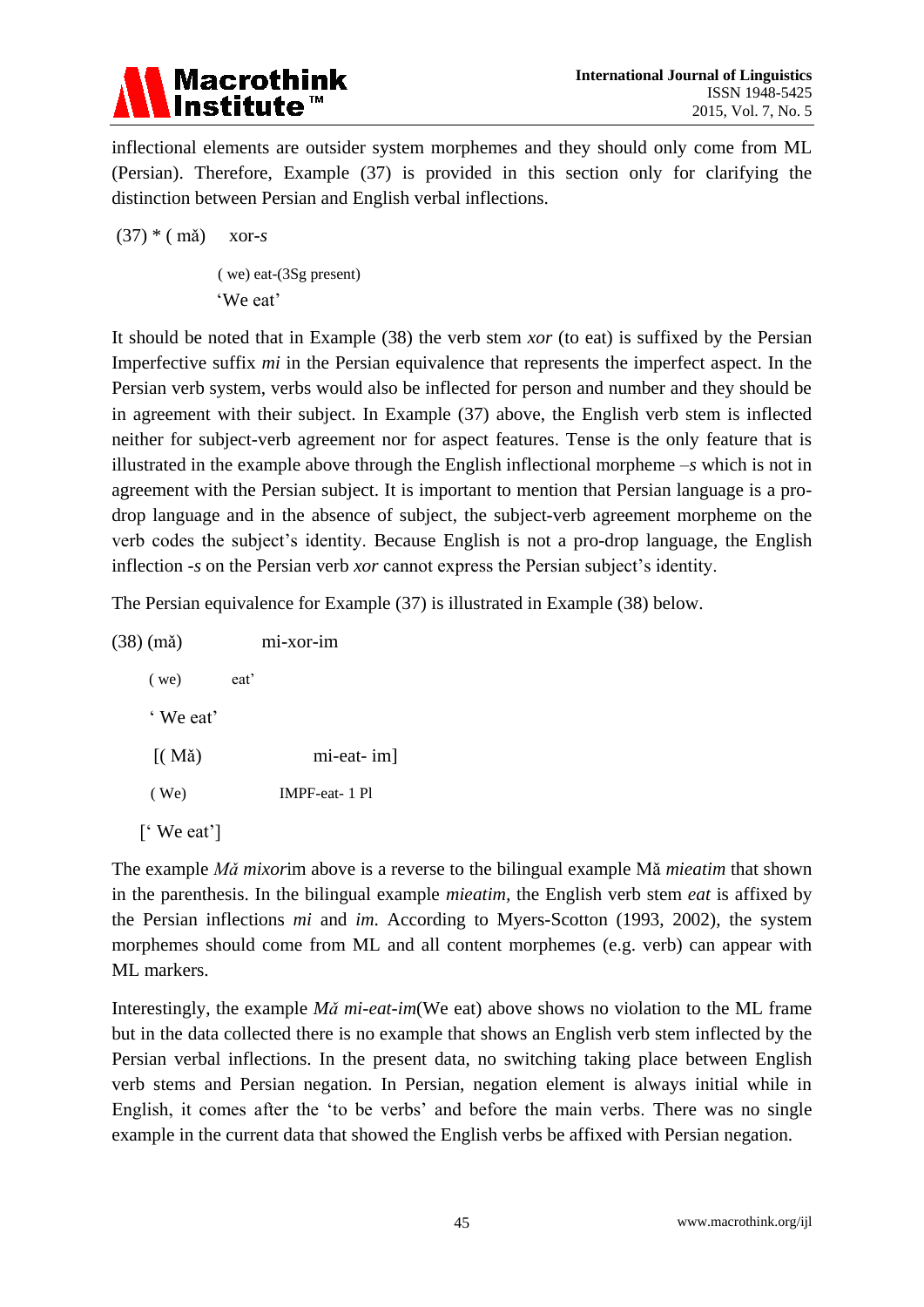

Thus, it can be concluded that as Persian and English verbal system are not congruent, these types of constraints occur.

Since English bare infinitive verbs cannot occur in Persian verbal system as a single element, they appear as non-verbal elements in bilingual compound verbs. The next sub-section focuses on the structures of English-Persian bilingual compound verbs.

#### *7.1 Bilingual Compounding Construction*

According to Muysken (2000, p. 184) bilingual compound verbs for different languages pairs were divided into the following groups: "First, the new verb is *inserted* into a position corresponding to a native verb, in adapted form or not. Second, the new verb is *adjoined* to a helping verb. Third, the new verb is a *nominalised complement* to a causative helping verb in a compound. And forth, the new verb is an *infinitive* and the complement of a native auxiliary".

To recapitulate, the form of English-Persian compound verbs is the English bare infinitive verb with Persian auxiliary that is usually *kardan.* There are also some different cases where English adjectives and nouns are combined with other Persian auxiliaries (see section 6.2). As illustrated by Muysken (2000), in some bilingual compound verbs, the inflections of ML are attached to the EL verbs. The findings of the current data indicated that there are also some examples that show the pronominal clitics are attached to the English verbs (see section 6.5).

Muysken (2000) mentioned that these types of bilingual verbs have the features of an innovation. The notion of an innovation that is he offered is compatible with the appearance of English-Persian bilingual compound verbs in the present CS data because the creation of these new bilingual compound verbs is different from the conventions of the Persian linguistics. As already noted, the non-verbal element in Persian compound verbs in the native form of the language should be a noun, an adjective, an adverb, and a preposition but not a verb. In short, it means that the bilingual speakers try to adapt the new bilingual compound verbs to the conventions of the Persian language, although the form of the new bilingual compound verbs is not totally similar to the native form of the Persian compound verbs.

#### **References**

Backus, A. (1996). *Two in one: bilingual speech of Turkish immigrants in the Netherlands*(Doctoral Dissertation), Katholieke Universiteit Brabant, Tilburg University Press.

Belazi, H., Rubin, E., & Toribio, A. J. (1994). Code switching and X-bar theory: The functional head constraint. *Linguistic inquiry, 25*, 221-238. [http://dx.doi.org/10.1016/0024-](http://dx.doi.org/10.1016/0024-3841(83)90007-4) [3841\(83\)90007-4](http://dx.doi.org/10.1016/0024-3841(83)90007-4)

Bentahila, A., & Davies, E. D. (1983). The Syntax of Arabic-French Codeswitching. *Lingua, 59*, 301-330.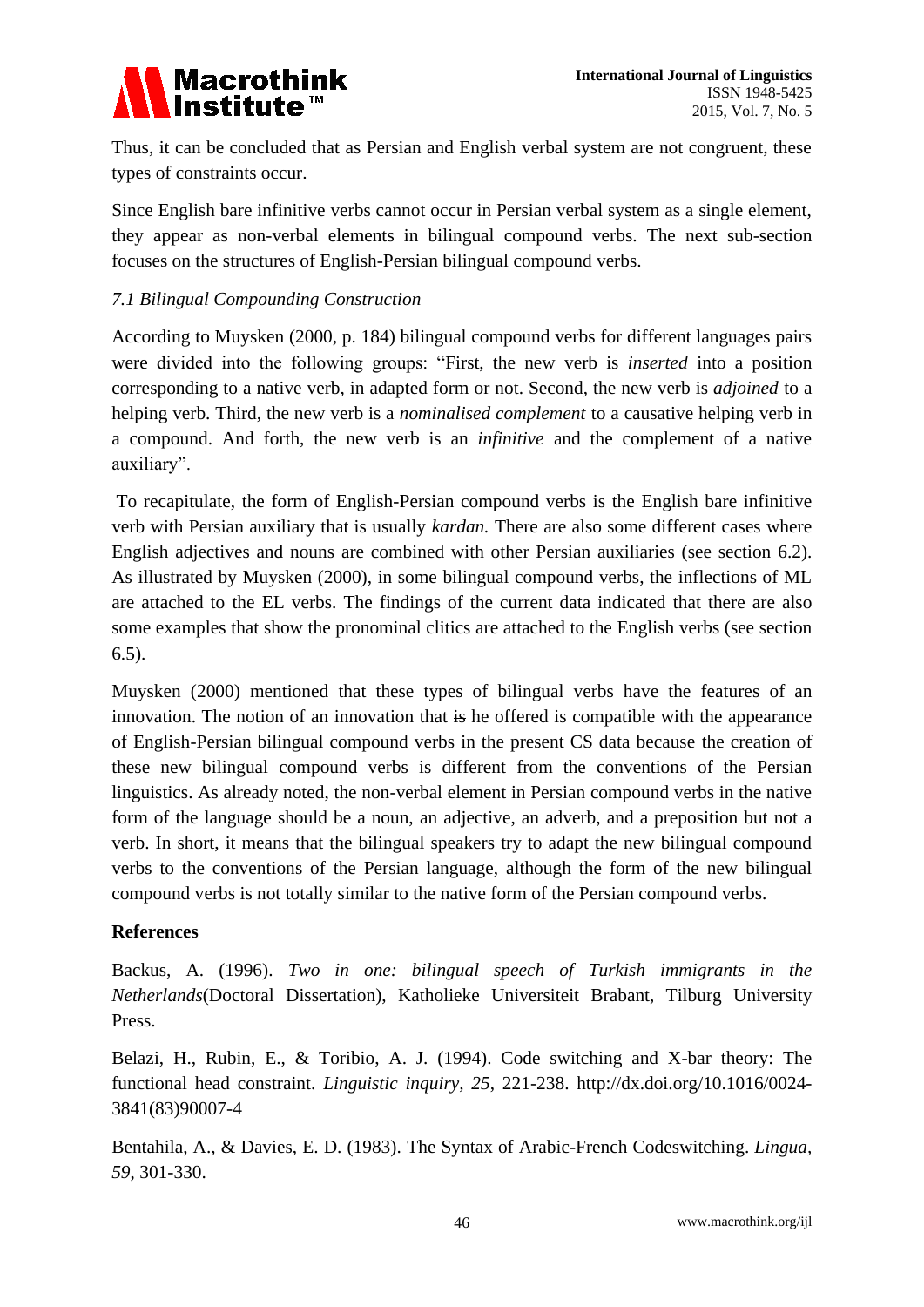

Bloomfield, L. (1933). *Language*. University of Chicago Press.

Dabir-Moghaddam, M. (1997). Compound Verbs in Persian. *Studies in the Linguistic Sciences, 27*(2), 25-59.

Di Sciullo, A., Muysken, P., & Singh, R. (1986). Code-mixing and government. *Journal of Linguistics, 22*, 1-24.<http://dx.doi.org/10.1017/S0022226700010537>

Gal, S. (1988). The political economy of code choice. In M. Heller (Ed.), *Codeswitching: Anthropological and Sociolinguistic Perspectives* (pp. 245-264). New York: Mouton de Gruyter.<http://dx.doi.org/10.1515/9783110849615.245>

Gumperz, J. J. (1982). *Discourse Strategies*. Cambridge University Press. <http://dx.doi.org/10.1017/CBO9780511611834>

Haugen, E. (1953). *The Norwegian language in America: A study in bilingual behaviou*r. Philadelphia: University of Pennsylvania Press.

Joshi, A. (1985). 'Processing sentences with intra-sentential code switching'. In D. R. Dowty, L. Karttunen, & A. Zwicky (Eds.), *Natural language Parsing* (pp. 190-205). New York: Academic Press.

Lambton, A. K. S. (1953). *Persian Grammar*. Cambridge: Cambridge University Press.

Lehmann, C. (2004). Directions for interlinear morphemic translations. In G. Booij, C. Lehmann, J. Mugdan, & S. Skopeteas (Eds.), *Morphologie. Ein internationales Handbuch zur Flexion und Wortbildung*. Handbücher der Sprach- und Kommunikationswissenschaft **2**. Berlin: W. de Gruyter.

Lodico, M. G., Spaulding, D. T., & Voegtle, K. H. (2006). *Methods in Educational Research : From Theory to Practice*. San Francisco: Jossey-Bass.

Mahootian, S. (1993). *A Null Theory of codeswitching.* (Doctoral dissertation), North western University, Evanston, IL.

Mahootian, S. (1997). *Persian, Descriptive Grammars.* New York: Routledge.

McClure, E. (2001). Language and identity in the Assyrian diaspora. *Studies in the Linguistic Sciences, 31*(1), 107-120.

Mohammad, J., & Karimi, S. (1992). 'Light' verbs are taking over: Complex verbs in Persian. *Proceedings of the Western Conference on Linguistics (WECOL), 5*, 195-212.

Myers-Scotton, C. (1993). *Duelling Languages: Grammatical Structure in Codeswitching (DL)*. Oxford: Clarendon.

Myers-Scotton, C. (2002). *Contact linguistic: Bilingual encounters and grammatical outcomes.* New York: Oxford University Press. <http://dx.doi.org/10.1093/acprof:oso/9780198299530.001.0001>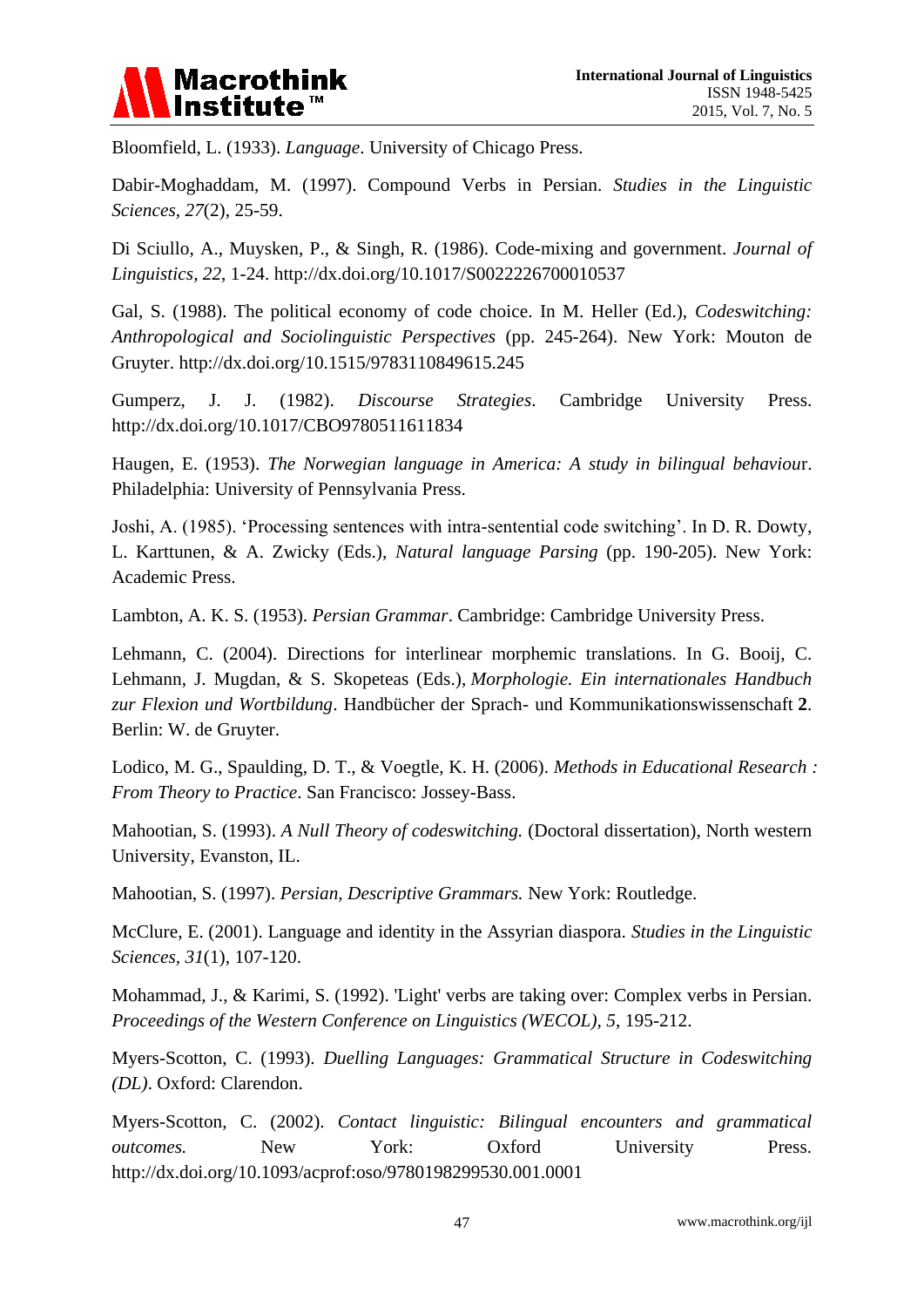

Myers-Scotton, C. (2006). *Multiple voices: An introduction to bilingualism*.USA: Blackwell Publishing.

Myers-Scotton, C., & Jake, J. (2000). Four types of morpheme: evidence from aphasia, code switching, and second-language acquisition. *Linguistics, 38*(6), 1053–1100. <http://dx.doi.org/10.1515/ling.2000.021>

Naseh, L. (2002). *Disagreement in Agreement: A study of grammatical aspects of codeswitching in Swedish/Persian bilingual speech.* (Doctoral Dissertation), Stockholm University, Akademitryck AB, Edsbruk.

Nortier, J. (1990). *Dutch-Moroccan Arabic code switching among Moroccans in the Netherlands*. Dordrecht: Foris.

Olmedo-Williams, I. (1983). Spanish-English bilingual children as peer teachers. In L. Elias-Olivares (Ed.), *Spanish in the U.S. setting: Beyond the southwest* (pp. 89-106). Wheaton, Maryland: National Clearinghouse for Bilingual Education.

Ouhalla, J. (1991). *Functional Categories and Parametric Variation*. London: Routledge. <http://dx.doi.org/10.4324/9780203412015>

Poplack, S. (1980). Sometimes I'll start a sentence in Spanish y termino en español: Towards a typology of codeswitching. *Linguistics, 18*, 581-618. <http://dx.doi.org/10.1515/ling.1980.18.7-8.581>

Poplack, S. (1981). Syntactic structure and social function of codeswitching. In R. P. Duran (Ed.), *Latino language and communication behaviour*. Norwood, New Jersey: Ablex.

Poplack, S., Wheeler, S., & Westwood, A. (1987). Distinguishing language contact phenomena: evidence from Finnish-English bilingualism. In P. Lilius & M. Saari (Eds.), *the Nordic Languages and Modern Linguistics 6, Proceedings of the Sixth International Conference of Nordic and General Linguistics* (pp. 33-56): Helsinki.

Rubinchik, Y. A. (1971). *The Modern Persian Language*. Moscow: Nauka Publishing House.

Sadeghi, A. A. (1993). Dar bare-ye felha-ye Jali dar zaban-e farsi (On denominative verbs in Persian). *Proceedings of the zaban-e farsi va zabdn-e elm (Persian Language and the Language of Science) seminar*, 236-246.

Samiian, V. (1983). *Structure of phrasal categories in Persian: An x-bar analysis.* (Doctoral dissertation), University of California , Los Angeles

Wei, L. (2000). *The Bilingualism Reader*. UK: Routledge. <http://dx.doi.org/10.4324/9780203461341>

Windfuhr, G. L. (1979). *Persian grammar: History and state of its study. Trends in Linguistics. State-of-the-Art Reports 12.* The Hague: Mouton Publishers. <http://dx.doi.org/10.1515/9783110800425>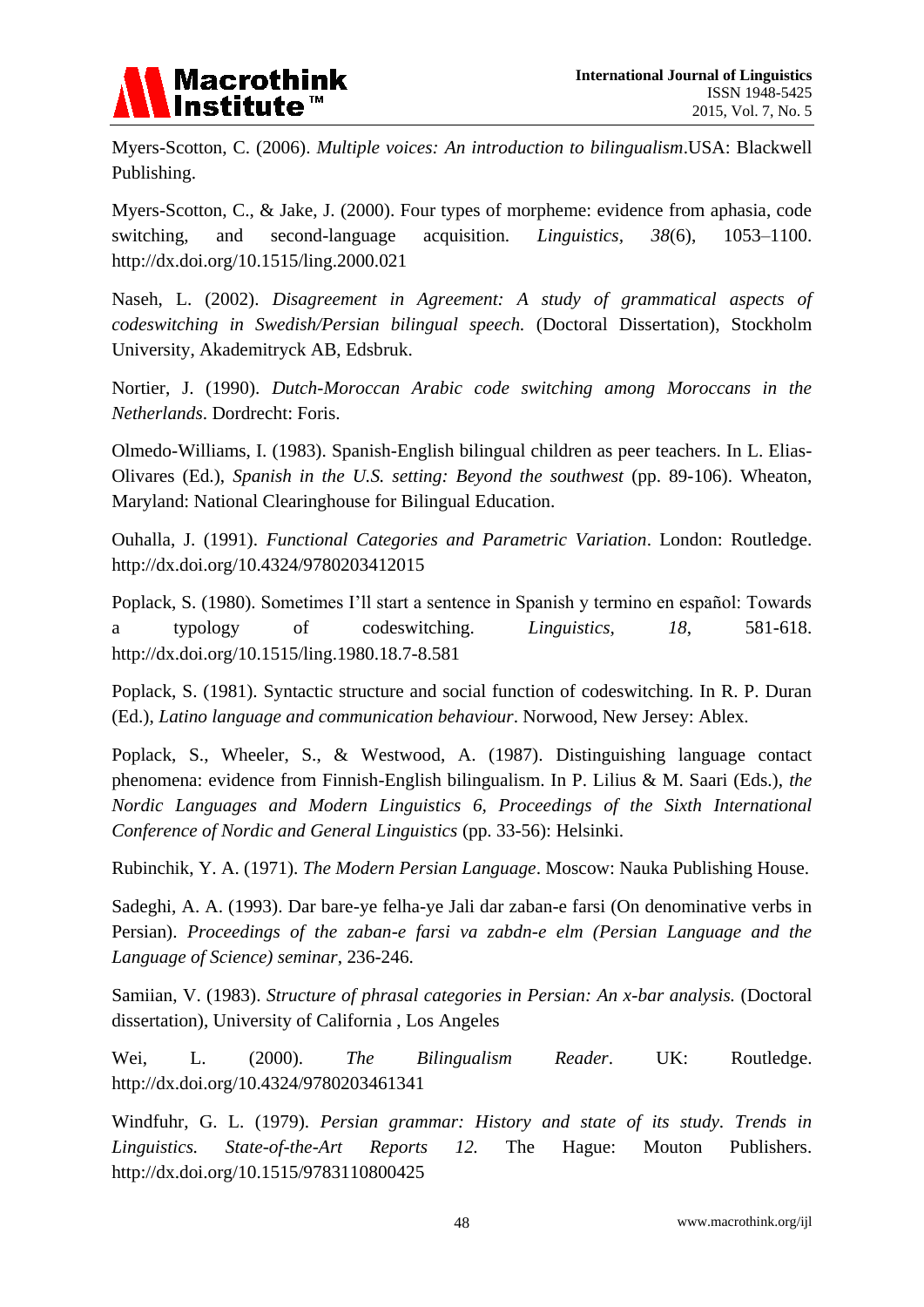

Woolford, E. (1983). Bilingual code-switching and syntactic theory. *Linguistic inquiry, 14*, 520-536.

Zentella, A. C. (1982). Code-switching and interaction among Puerto Rican children. In J. Amastae & L. Elias-Olivares (Eds.), *Spanish in the United States: Sociolinguistic aspects.* (pp. 354-385). Cambridge, England: Cambridge University Press.

#### **Appendix 1.**

Selected Examples of English Bare Infinitive with Persian Auxiliary

| 1) Bară-tun                    |                               | cook        |         | mi-kon-e    |                 |  |
|--------------------------------|-------------------------------|-------------|---------|-------------|-----------------|--|
| for -Clitic Pro 2Pl            |                               |             |         | IMPF-do-3Sg |                 |  |
| '(She/He) cooks for you'       |                               |             |         |             |                 |  |
| 2) Download kon-am?            |                               |             |         |             |                 |  |
|                                | $do-1Sg$                      |             |         |             |                 |  |
| 'May I download?'              |                               |             |         |             |                 |  |
| 3) Băyad hei click na-kon-i    |                               |             |         |             |                 |  |
|                                | should again NEG-do-2Sg       |             |         |             |                 |  |
| '(You) shouldn't click again'  |                               |             |         |             |                 |  |
| 4) Dăr-e update                |                               | mi-kon-e    |         |             |                 |  |
| $is+ing$                       |                               | IMPF-do-3Sg |         |             |                 |  |
| '(It) is updating'             |                               |             |         |             |                 |  |
| 5) Băyad safh-aš               |                               |             |         |             | ro update kon-i |  |
|                                | should page-Clitic pro 3Sg ră |             |         |             | $do-2sg$        |  |
| '(You) should update the page' |                               |             |         |             |                 |  |
| 6) Test kard-am                |                               |             |         |             |                 |  |
|                                | $did-1Sg$                     |             |         |             |                 |  |
| '(I) have tested'              |                               |             |         |             |                 |  |
| 7) Contract bast-i?            |                               |             |         |             |                 |  |
|                                | $close-2Sg$                   |             |         |             |                 |  |
| 'Did you make a contract?'     |                               |             |         |             |                 |  |
| 8)Ccon                         | mi-xǎ-n                       |             | compete |             | kon-an          |  |
|                                |                               |             |         |             |                 |  |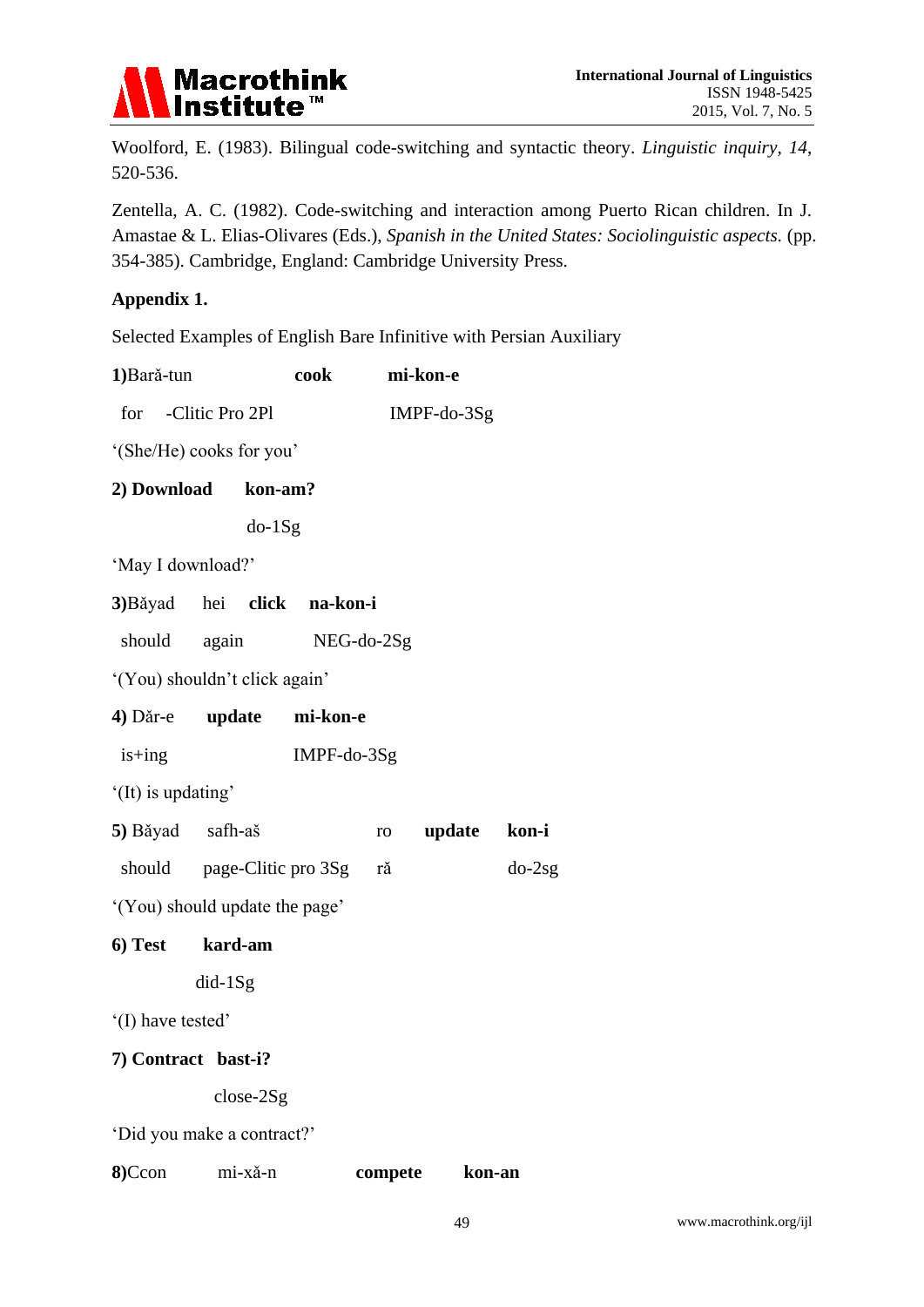

|                                   | because IMPF-want-3PL |               |                          |       | $do-3Pl$ |              |
|-----------------------------------|-----------------------|---------------|--------------------------|-------|----------|--------------|
| 'Because (they) want to compete'  |                       |               |                          |       |          |              |
| 9) Badan mi-xă-d                  |                       |               | biš-tar                  |       |          | charge kon-e |
| then                              |                       |               | IMPF-want-3Sg more-COMPR |       |          | $do-3Sg$     |
| 'Then (It) wants to charge more'  |                       |               |                          |       |          |              |
| 10)Download mi-kon-e              |                       |               |                          |       |          |              |
|                                   |                       | $IMPF-do-3Sg$ |                          |       |          |              |
| '(It) is downloading'             |                       |               |                          |       |          |              |
| 11) alăn in o mi-tun-i play kon-i |                       |               |                          |       |          |              |
| now                               |                       | this ră       | $IMPF-can-2Sg$           |       |          | $do-2Sg$     |
| 'Now (you) can play it'           |                       |               |                          |       |          |              |
| $12)$ Na ne-mi-tun-i              |                       |               | watch                    |       | kon-i    |              |
|                                   | no NEG-IMPF-can-2Sg   |               |                          |       | $do-2Sg$ |              |
| 'No, (you) cannot watch it'       |                       |               |                          |       |          |              |
| 13) Băyad injă watch kon-i        |                       |               |                          |       |          |              |
|                                   | should here           |               | $do-2Sg$                 |       |          |              |
| '(You) should watch it here'      |                       |               |                          |       |          |              |
| $14)$ Mi-tun-i                    |                       |               | ham download kon-i       |       |          |              |
|                                   | IMPF-can-2Sg also     |               |                          |       | $do-2Sg$ |              |
| '(You) can also download'         |                       |               |                          |       |          |              |
| <b>15)</b> Ham                    | mi-tun-i              |               | watch                    | kon-i |          |              |
| also                              | $IMPF-can-2Sg$        |               |                          |       | $do-2Sg$ |              |
| '(You) can also watch'            |                       |               |                          |       |          |              |
| 16) Hamun                         | file                  | ro            | right click              |       | kon      |              |
| that                              | file                  | ră            |                          | do    |          |              |
| 'Right click that file'           |                       |               |                          |       |          |              |
| 17) Bă                            | <b>VLC</b>            | play          | kon                      |       |          |              |
| with                              | <b>VLC</b>            |               | do                       |       |          |              |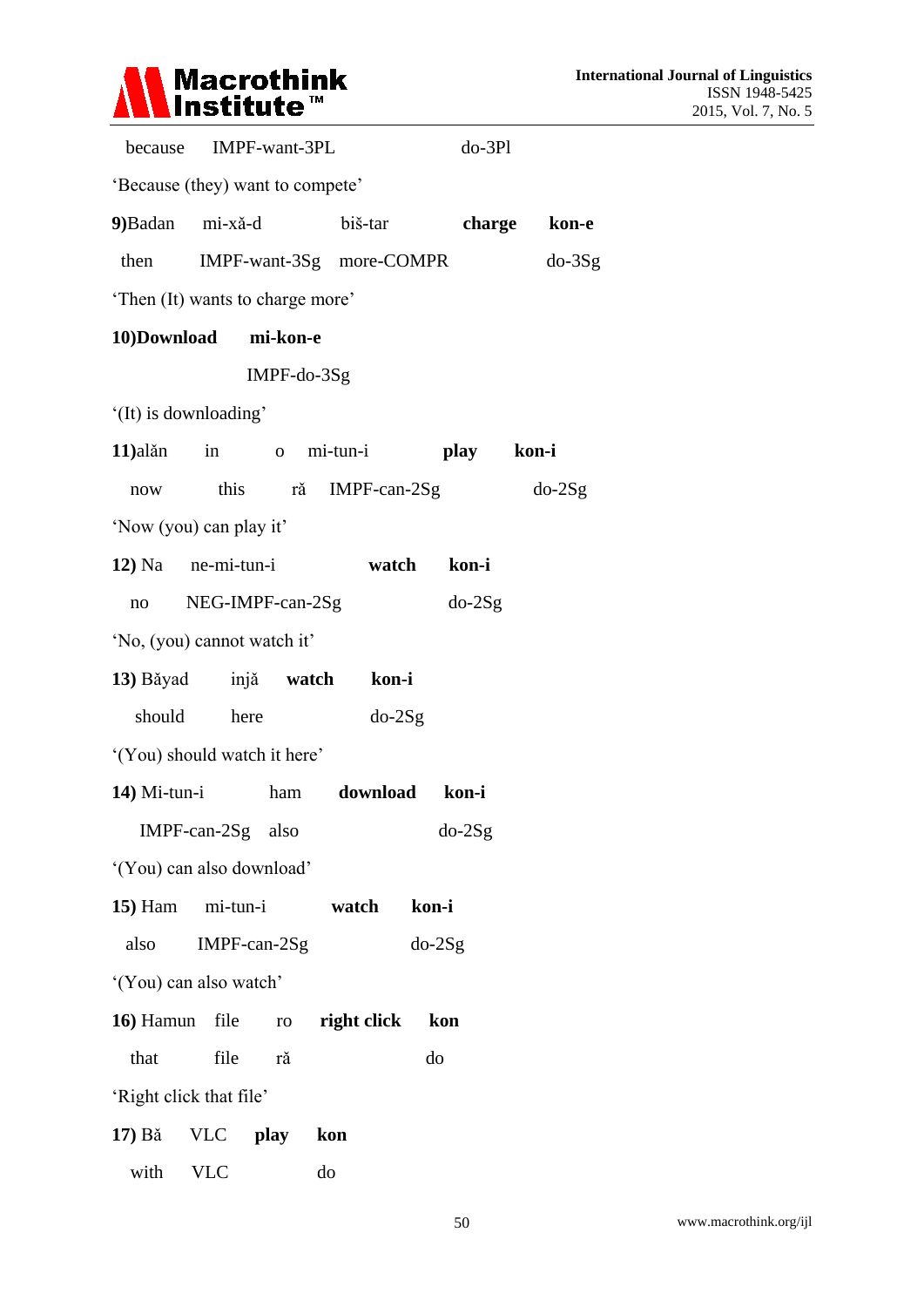

| 'Play with VLC's application'               |             |       |             |                             |      |                                              |    |
|---------------------------------------------|-------------|-------|-------------|-----------------------------|------|----------------------------------------------|----|
| 18) Bexăter-e porn approve ne-mi-kard-an    |             |       |             |                             |      |                                              |    |
| Because -Ez porn                            |             |       |             | NEG-IMPF-did-3Pl            |      |                                              |    |
| 'Because (they) didn't approve porn movies' |             |       |             |                             |      |                                              |    |
| $19$ )Ccon                                  |             |       |             | porn ro support ne-mi-kon-e |      |                                              |    |
| because porn ră                             |             |       |             | NEG-IMPF-do-3Sg             |      |                                              |    |
| 'Because (it) doesn't support porn movies'  |             |       |             |                             |      |                                              |    |
| $20$ )Mix-eš                                |             |       |             | <b>kard-am</b> Englisi      |      | va Farsi                                     | ro |
|                                             |             |       |             |                             |      | -Clitic pro 3Sg did -1sg English and Persian | ră |
| '(I) mixed English and Persian'             |             |       |             |                             |      |                                              |    |
| 21) Yekšanbe dăšt-am drive mi-kard-am       |             |       |             |                             |      |                                              |    |
| Sunday was+ing                              |             |       |             | IMPF-did-1Sg                |      |                                              |    |
| '(I) was driving on Sunday'                 |             |       |             |                             |      |                                              |    |
| 22)Roo Ipad record kard-e bood-am           |             |       |             |                             |      |                                              |    |
| on                                          | Ipad        |       |             | $did-PSPT$ was- $1Sg$       |      |                                              |    |
| '(I) had recorded on Ipad'                  |             |       |             |                             |      |                                              |    |
| 23)Agar search bo-kon-am                    |             |       |             |                             |      |                                              |    |
| if                                          |             |       | Subj-do-1Sg |                             |      |                                              |    |
| 'If (I) search'                             |             |       |             |                             |      |                                              |    |
| $24)3$ tă                                   | ketăb ro    |       | bară-m      |                             | scan | kard                                         |    |
| 3                                           | CL book     | ră    |             | for-Clitic Pro 1Sg          |      | did                                          |    |
| '(She/he) scanned 3 books for me'           |             |       |             |                             |      |                                              |    |
| $25)$ Ccand -tă                             |             | ketăb | order       | dăd-am                      |      |                                              |    |
| Some -CL                                    |             | book  |             | gave-1Sg                    |      |                                              |    |
| '(I) ordered some books'                    |             |       |             |                             |      |                                              |    |
| <b>26</b> ) Man                             | barăye yeki |       | az          | dănešjoo-hă-ye              |      | <b>UUM</b>                                   |    |
| I                                           | for         | one   | of          | student -PL-Ez              |      | <b>UUM</b>                                   |    |

**edit mi-kard-am**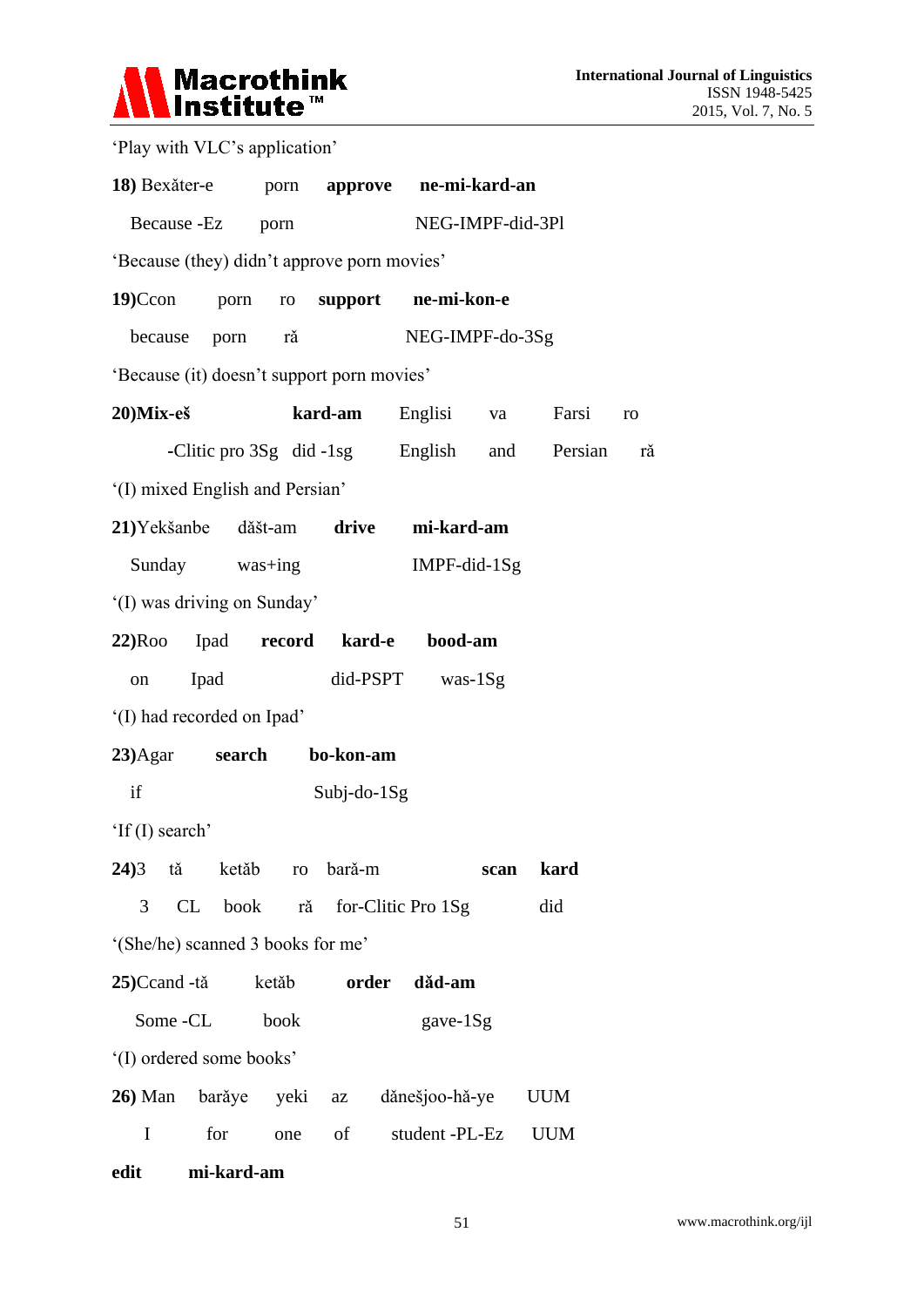

# IMPF-did-1Sg

## 'I edited for one of the UUM students'

| 27) Băyad bă -hăš                           |                            |                            | discuss  | kon-am |  |  |  |
|---------------------------------------------|----------------------------|----------------------------|----------|--------|--|--|--|
|                                             |                            | should with-Clitic Pro 3Sg |          |        |  |  |  |
| '(I) should discuss with him/her'           |                            |                            |          |        |  |  |  |
|                                             | 28) Hey post pone kard-i?  |                            |          |        |  |  |  |
| again                                       |                            | $did-2Sg$                  |          |        |  |  |  |
| 'Did (You) postpone again?'                 |                            |                            |          |        |  |  |  |
|                                             | 29) Man shift kard-am      |                            |          |        |  |  |  |
| I                                           | $did-1Sg$                  |                            |          |        |  |  |  |
| 'I shifted'                                 |                            |                            |          |        |  |  |  |
| Appendix 2.                                 |                            |                            |          |        |  |  |  |
| <b>English Nouns with Persian Auxiliary</b> |                            |                            |          |        |  |  |  |
|                                             | 1)Tă unjă driving mi-kon-i |                            |          |        |  |  |  |
| till there                                  |                            | $IMPF-do-2Sg$              |          |        |  |  |  |
| '(You) should drive till there'             |                            |                            |          |        |  |  |  |
|                                             | 2)In hă hame problem dăr-e |                            |          |        |  |  |  |
| this PL all                                 |                            |                            | have-3Sg |        |  |  |  |
| 'They all have problem'                     |                            |                            |          |        |  |  |  |
| 3)Motivation na-dar-am                      |                            |                            |          |        |  |  |  |
|                                             |                            | NEG-have-1Sg               |          |        |  |  |  |
| '(I) don't have any motivation'             |                            |                            |          |        |  |  |  |
| 4) Knowledge na-dăšt-an                     |                            |                            |          |        |  |  |  |
|                                             | NEG-had-3Pl                |                            |          |        |  |  |  |
| '(They) don't have any knowledge'           |                            |                            |          |        |  |  |  |
| 5) Xod-am                                   |                            | idea                       | dăd-am   |        |  |  |  |
| Ref-Clitic Pro 1Sg<br>gave-1Sg              |                            |                            |          |        |  |  |  |
| (I) myself gave the idea'                   |                            |                            |          |        |  |  |  |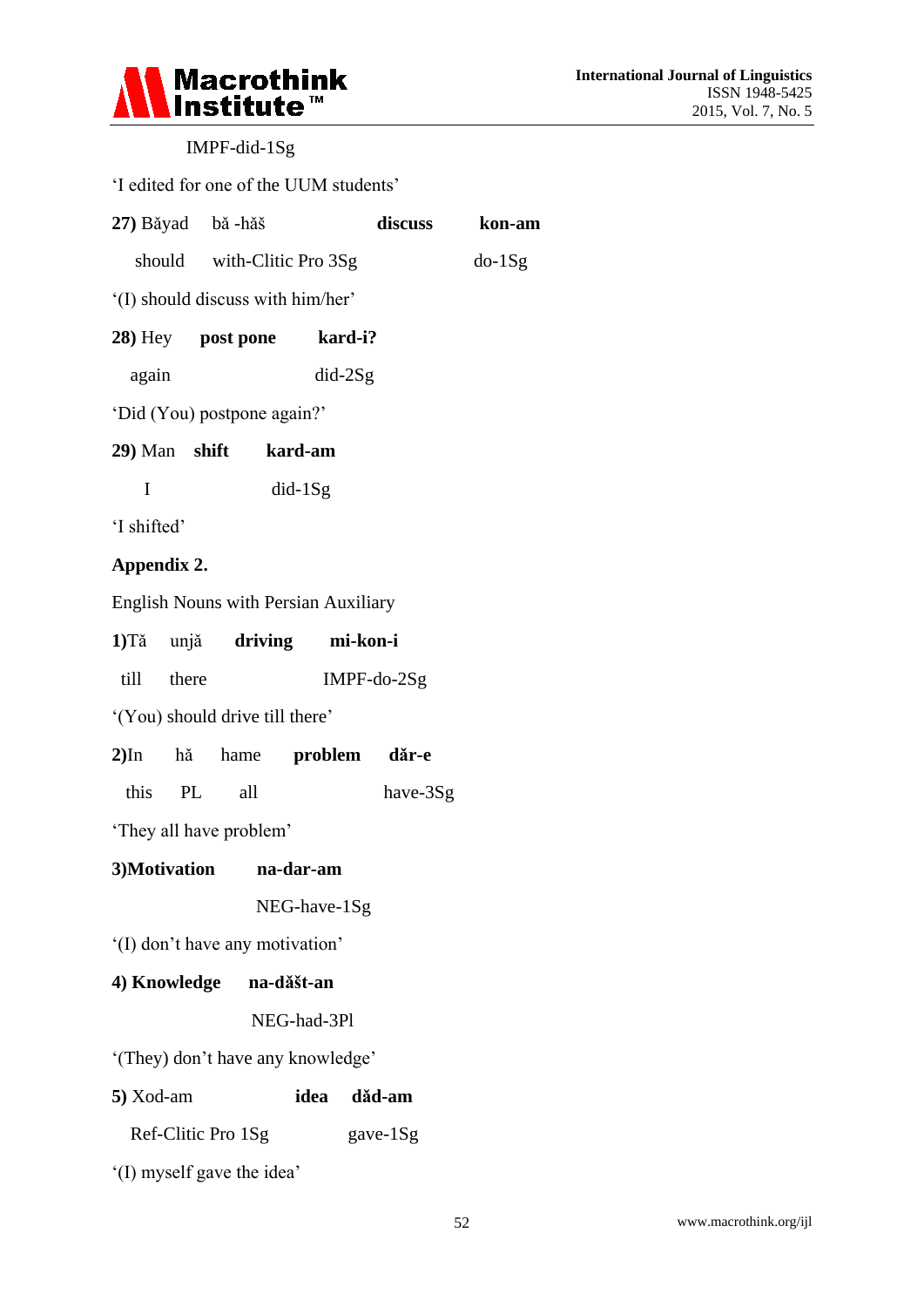

| $6)$ Mi-tun-i                                        | ye <b>hypothesis</b> |         |                     |              | be-d-i        |               |             |
|------------------------------------------------------|----------------------|---------|---------------------|--------------|---------------|---------------|-------------|
| IMPF-can-2Sg one                                     |                      |         |                     |              | Subj-give-2Sg |               |             |
| '(You) can form a hypothesis'<br>7) Axar-eš          |                      |         |                     | solution     |               |               |             |
|                                                      |                      | ye      |                     |              | dăd           |               |             |
| end-Clitic Pro 3Sg                                   |                      |         | one                 |              | gave          |               |             |
| '(She/He) provided a solution at the end'            |                      |         |                     |              |               |               |             |
| 8) Xeili talent                                      |                      | dăšt-an |                     |              |               |               |             |
| very                                                 |                      | had-3Pl |                     |              |               |               |             |
| '(They) were so talented'                            |                      |         |                     |              |               |               |             |
| 9) Creativity na-dăr-e                               |                      |         |                     |              |               |               |             |
|                                                      |                      |         | NEG-have-3Sg        |              |               |               |             |
| '(She/He) doesn't have creativity'                   |                      |         |                     |              |               |               |             |
| 10)Grade mi-d-in                                     |                      |         |                     | yă           | nomre?        |               |             |
|                                                      |                      |         | $IMPF-give-2PI$     | <b>or</b>    | score         |               |             |
| 'Do you give grade or score?'                        |                      |         |                     |              |               |               |             |
| 11) Admission gereft                                 |                      |         |                     |              |               |               |             |
|                                                      |                      | caught  |                     |              |               |               |             |
| '(She/He) gained admission'                          |                      |         |                     |              |               |               |             |
| 12) Xob                                              | be                   | mă      |                     | notification |               | mi-dǎd-i      |             |
| well to we                                           |                      |         |                     |              |               | IMPF-gave-2Sg |             |
| 'Well, (you) could notify us'                        |                      |         |                     |              |               |               |             |
| $13)$ Be                                             | aroosak              |         | phobia              |              | dăr-e         |               |             |
| to                                                   | doll                 |         |                     |              | have-3Sg      |               |             |
| '(She/He) has a phobia about dolls'                  |                      |         |                     |              |               |               |             |
| 14) Šăyad                                            |                      | bar-ăš  |                     |              | solution      | dăde          | šod-e       |
| perhaps                                              |                      |         | for –Clitic Pro 3Sg |              |               | gave          | became-PSPT |
| 'Perhaps, there has been provided a solution for it' |                      |         |                     |              |               |               |             |
| $15$ Un-hă                                           | ye                   |         | solution            |              | mi-d-an       |               |             |
|                                                      |                      |         |                     |              |               |               |             |

that-PL one IMPF-give-3Pl